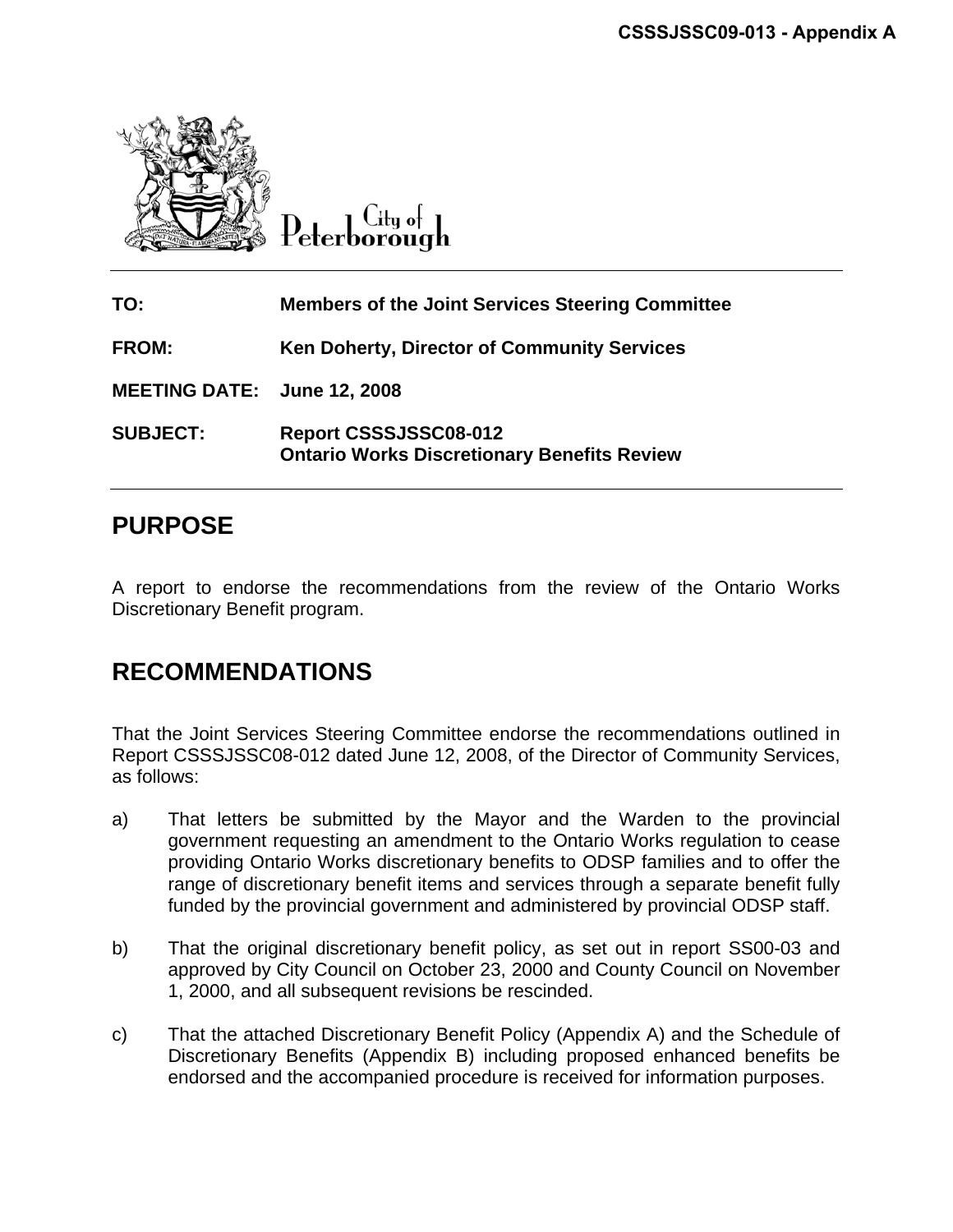- d) In addition to the ongoing enhanced discretionary benefit an additional Children's Fall Health Benefit be endorsed for 2008 only. The Children's Fall Health Benefit will provide \$250/child on social assistance in September 2008 for appropriate seasonal clothing and funding for social inclusion in community activities.
- e) That with the exception of subsidized Ontario Works transit passes commencing effective August 1, 2008, the remaining changes take effect as of October 1, 2008.
- f) That the increase in funding for 2008 required for additional discretionary benefits be paid for out of the Social Assistance Restructuring savings as outlined in the budget and financial implication section.
- g) That, if after budget approval, it appears the total actual discretionary expenditures in any year will exceed the approved budget allocation for the year, the Ontario Works Administrator be authorized to limit discretionary benefits as required so as to stay within net budget requirements.
- h) That the approval provides for the increased level of service for 2008 only.

# **BUDGET AND FINANCIAL IMPLICATIONS**

There will be an increase in municipal funding required to implement the enhanced discretionary benefits proposed in this report. In the 2008 budget, Council had previously approved funds to subsidize transit passes for Ontario Works clients; however, a policy change is required to proceed. This item could be implemented effective August 1, 2008.

Assuming an October 1 start date for the remaining changes, the following chart outlines the projected increase in expenditures:

| 2008 Gross<br><b>Budgeted</b>          | <b>Revised 2008 Gross</b><br><b>Expenditures</b> | 2008 Projected<br>Increase*<br>based on Oct. 1 start | <b>Annualized</b><br>Spending* |  |  |
|----------------------------------------|--------------------------------------------------|------------------------------------------------------|--------------------------------|--|--|
| \$1,288,878                            | \$1,439,874                                      | $*$ \$150,996                                        | \$313,486                      |  |  |
| <b>Net Municipal</b><br><b>Portion</b> | \$287,975                                        | $*$ \$30,199                                         | \$62,697                       |  |  |

\*The Ministry announced in December 2007 that the municipality is expected to save in mandatory benefits due to social assistance restructuring as outlined in report CSSSJSSC08-011. There is sufficient savings to fund discretionary benefit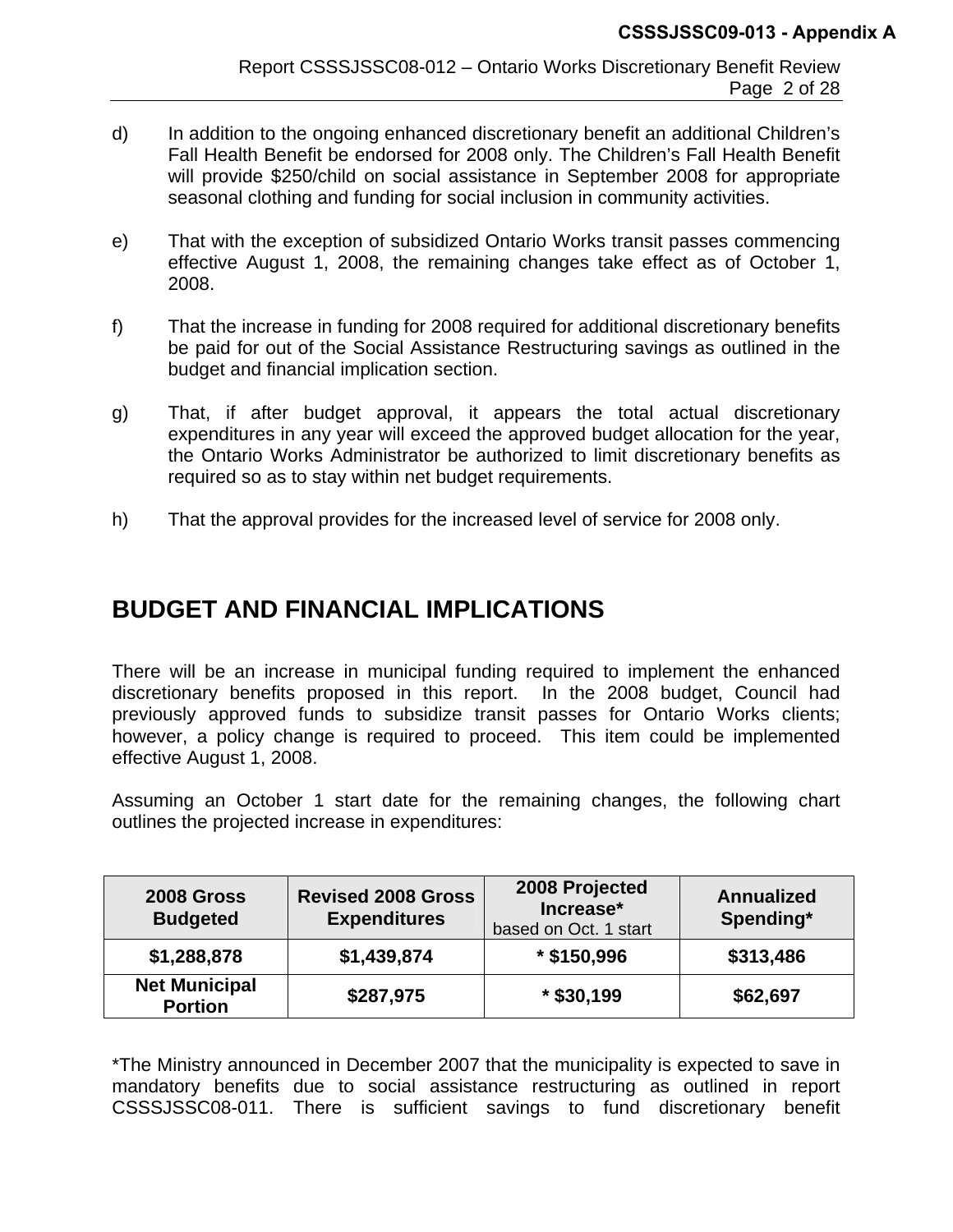enhancements without impacting the 2008 municipal budget. This recommendation covers costs from the savings for 2008 only and the 2009 increases will be included in the 2009 budget deliberations.

The 20% of municipal components of the Children's Fall Health Benefits will be funded from the National Child Benefit Supplement (NCBS) reinvestment funds as outlined in report CSSSJSSC08-03, assuming Ministry approval.

|                    | Number of<br>Children on<br>Social | Benefit at<br>\$250/child | <b>Gross Benefit</b><br>Cost | Municipal<br><b>Share</b> |
|--------------------|------------------------------------|---------------------------|------------------------------|---------------------------|
|                    | Assistance                         |                           |                              |                           |
| <b>OW City</b>     | 1454                               | X \$250                   | \$363,500                    | \$72,700                  |
| <b>OW County</b>   | 293                                | X \$250                   | \$73,250                     | \$14,650                  |
| <b>Total OW</b>    | 1747                               | X \$250                   | \$436,750                    | \$87,350                  |
| <b>ODSP City</b>   | 518                                | X \$250                   | \$129,500                    | \$25,900                  |
| <b>ODSP County</b> | 114                                | X \$250                   | \$28,500                     | \$5,700                   |
| <b>Total ODSP</b>  | 632                                | X \$250                   | \$158,000                    | \$31,600                  |
| <b>Grand Total</b> | 2379                               | X \$250                   | \$594,750                    | \$118,950                 |

 $City Cost =$  \$98,600 County  $Cost = $20,350$ 

The administration costs will be absorbed within existing budgets.

The provincial government also announced in its spring budget that the social assistance rates will increase by 2% in December 2008 with the municipal share of the increase effective January 2009. The impact of the 2% rate increase will be \$71,803 for the City and \$15,235 for the County. This increase will also be addressed in the 2009 municipal budget process.

# **BACKGROUND**

### **The Ontario Works Act**

The Ontario Works Act authorizes the Consolidated Municipal Service Manager (CMSM) delivering Ontario Works to issue at the discretion of the Ontario Works Administrator discretionary benefits to persons in receipt of assistance under the Ontario Works or the Ontario Disability Support Program Act. There are three broad categories of discretionary benefits that are specified in the legislation: health related benefits; non-health related benefits; and "other special services, items or payments".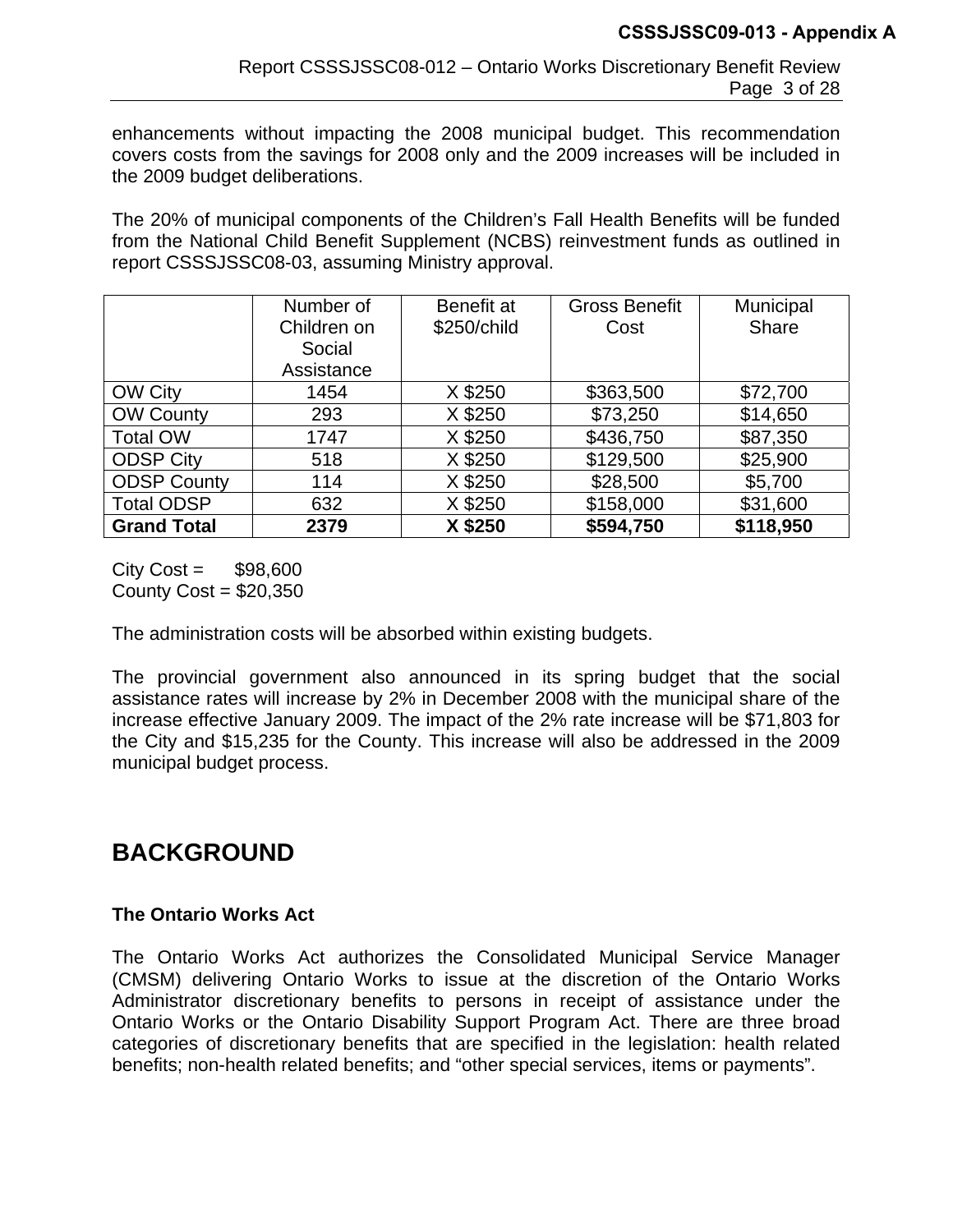The provincial share of health related discretionary benefits costs is 80% with the municipality responsible for the remaining 20%. For non-health related benefits, there is a monthly cap of \$8.75 per social assistance case (total of OW and ODSP) with the provincial share of costs at \$7 a month per case. Based on fluctuating demand for nonhealth benefits, the expenditures to the cap can be averaged over the twelve-month period.

After the introduction of the Ontario Works Act in 1998, the City elected to offer a range of discretionary benefits and a local policy was established. The discretionary benefit policy has undergone several changes since then. As well, Ministry directives have been issued that have expanded the number of items and services that may be provided at the discretion of the municipality. As a result, the 2007 Social Services Division work plan outlined the need for a review of the discretionary benefit program and policies.

#### **The Review Process**

The review process included: a staff review of the provincial policy directive changes to discretionary benefits and feedback from staff, clients and community stakeholders. On October 22, 2007, a community consultation was held with 26 community agencies and approximately 20 recipients of Ontario Works and ODSP to provide an overview of the discretionary benefit program and to solicit their feedback. The results of the facilitated sessions are attached. (Appendix C). Ontario Works staff was also given an opportunity to provide feedback and identify gaps in service.

During the consultation, the groups reviewed the guiding principles. There were concerns that the policy had an emphasis on employment and that ODSP clients' asset level would be considered as part of the eligibility process. The provincial Ontario Works Branch has referred to the Ontario Works as a "labour market adjustment" program that provides temporary financial and employment assistance between periods of unemployment or underemployment. There has been a demand for expanding the items and services, however, given the limited financial resources, the priority of this policy is to assist families to become more employable and job ready. In addition, since ODSP clients have a higher asset threshold, the amount of liquid assets available to the client should be a factor when determining eligibility under this policy.

Concurrently, the Mayor created a task force to look at poverty in this community and, in Report COU08-03 dated February 4, 2008 six short-term priorities were identified. Three of those priorities - Dental Health; Discretionary Benefits and Transportation have been programs and services that Council has supported to varying degrees in the local Discretionary Benefit policy over a number of years and are addressed in this report.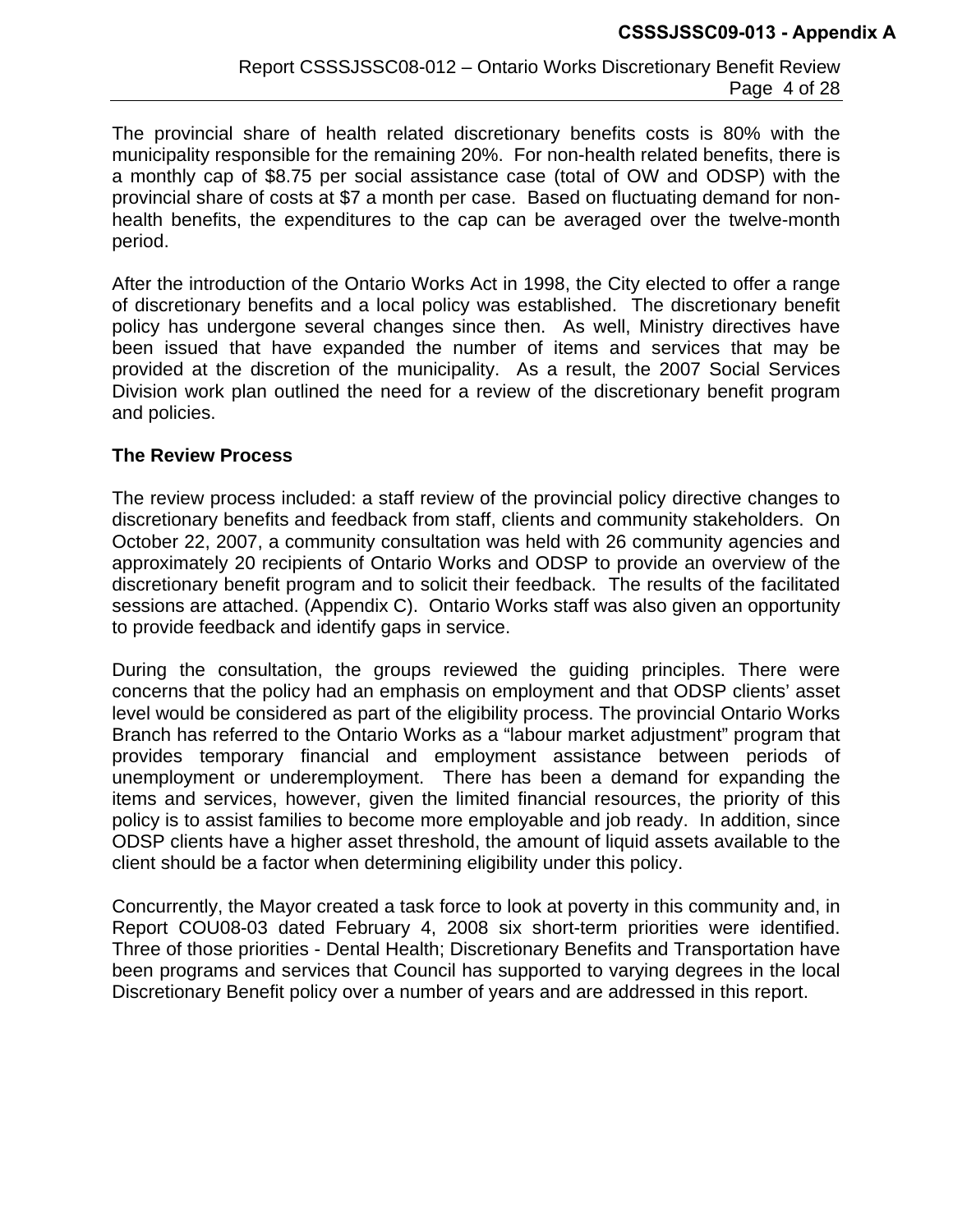#### **Recommended ODSP Changes**

The mandate of Ontario Works is to "provide employment assistance to people in financial need to increase employability and obtain sustainable employment and provide temporary financial assistance". (OW Directive 1.0) While current regulation allows Ontario Disability Support families to access discretionary benefits through the Ontario Works delivery agent, these services do not fit within the mandate of Ontario Works. Staff recommend that the Mayor and Warden write the provincial government requesting similar benefits be provided through mandatory benefits and/or create a discretionary benefit program for ODSP families fully funded by the provincial government and administered by provincial ODSP staff. This change will improve access to benefits for ODSP clients by providing a one-stop access point through their own program. This recommendation would further complement the provincial government's decision to phase in the uploading of ODSP Administration and income support including benefits that will occur in 2009 and 2010.

#### **Proposed Enhanced Discretionary Benefits**

Staff considered many factors in formulating the recommendations in this report including: legislative requirements, legislative intent, client needs, health and safety priorities identified through the community consultation, Mayor's Action Committee priorities and staff and agency input.

Schedule A, A Summary of Discretionary Benefits, outlines the range of existing benefits as well as the proposed enhanced benefits and their respective costs. The Ontario Works Discretionary Benefits Deliberations chart, (Appendix D) provides a summary of the range of items and services considered. An October 1 start date will allow staff time to develop the necessary procedures and staff training and prepare communications to impacted clients and community partners.

#### **Impacts of Social Assistance Restructuring**

In addition to the proposed enhanced ongoing discretionary benefits, staff are recommending a new one time (2008 only) Children's Fall Health Benefit. This benefit is being recommended to support families managing the social assistance restructuring transition as outlined in report CSSSJSSC08-11.

The Winter Clothing Allowance (\$108/child previously issued in November) and Back to School allowance (\$73 or \$134/child previously issued in August) are additional benefits that have been previously issued to families on social assistance. The timing of the social assistance restructuring will result in the elimination of these benefits without sufficient time in receipt of Ontario Child Benefit (OCB) to compensate for the loss. This fall, social assistance recipients will be in a worse financial position as they attempt to pay for additional fall expenses related to their children.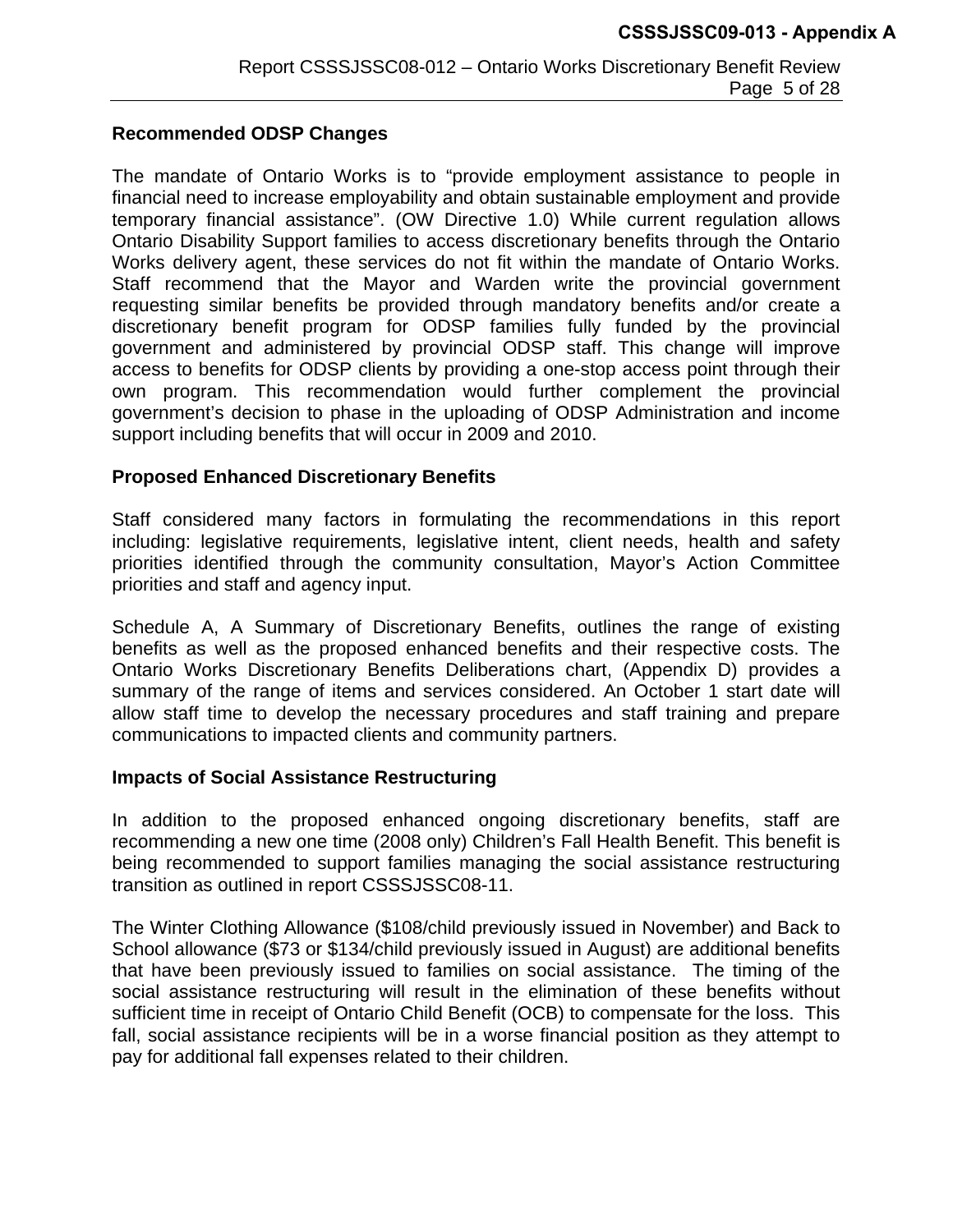On May 15, 2008 MCSS provided written clarification regarding the use of discretionary benefits to support some families experiencing challenges during the first few months of implementation of the OCB. Confirmation is pending from the Ministry of Children and Youth Services that NCBS reinvestment savings can be used to offset the 20% municipal share.

# **SUMMARY**

The inclusion of discretionary benefits has served as a crucial support to social assistance clients for the past decade. Through the Mayor's Action Committee, enhanced discretionary benefits have been identified as a recommended short-term priority in its fight to alleviate poverty in this community.

Submitted by,

Ken Doherty **Golffer Corenormer Community** John Coreno Director of Community Services **Social Services** Coordinator

Contact Name: John Coreno Phone – 705-748-8830 Ext. 3886 Fax – 705-742-7358 E-Mail – jcoreno@peterborough.ca

Attachments: Appendix A- Discretionary Benefits Policy Appendix B- Schedule A: Summary of Discretionary Benefits and Discretionary Benefits **Policy** Appendix C-Community Consultation Appendix D-Ontario Works Discretionary Benefits Deliberations Summary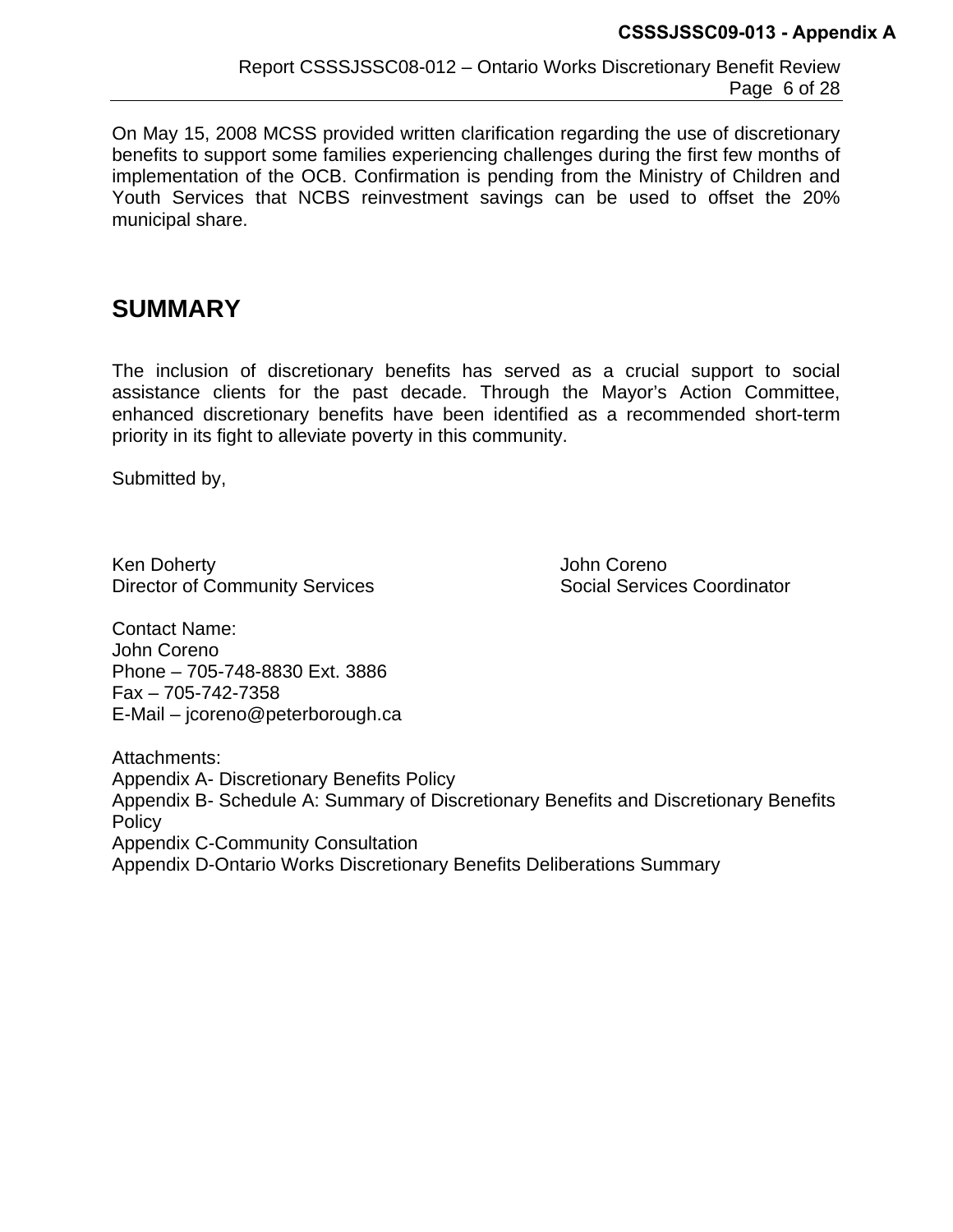APPENDIX A

| <b>Draft</b><br><b>Policy</b>    |                                       | <b>Discretionary Benefits Policy</b> |
|----------------------------------|---------------------------------------|--------------------------------------|
|                                  | <b>Department: Community Services</b> | <b>Approval Level: Council</b>       |
| <b>Division: Social Services</b> |                                       | <b>Effective Date: 2008-10-01</b>    |
| <b>Section/Facility:</b>         |                                       | Policy #:                            |

## **1.0 PURPOSE**

1.1. This policy is made pursuant to Section 59 of Regulation 134/98 of the Ontario Works Act, 1997 , which enables the City of Peterborough, as an Ontario Works delivery agent, to provide a program of discretionary benefits to eligible recipients. The purpose of this policy is to ensure fairness, consistency, and accountability in the provision of discretionary benefits to eligible recipients.

## **2.0 APPLICATION**

2.1. This policy is limited to persons in receipt of assistance under the Ontario Works Act, 1997 or the Ontario Disability Support Plan Act, 1997, unless stated otherwise under a particular discretionary benefit.

# **3.0 DEFINITIONS/ACRONYMS (As Required)**

- 3.1.**Discretionary Benefits** Means payments that Ontario Works Administrators have the discretion to approve on a case-by-case basis to recipients who meet the eligibility criteria for the particular benefit. Discretionary benefits may be health related benefits, non-health related benefits, or other special services, items or payments.
- 3.2.**Health Related Benefits**  Means one of the categories of discretionary benefits provided for under the Ontario Works Act, 1997. Examples include: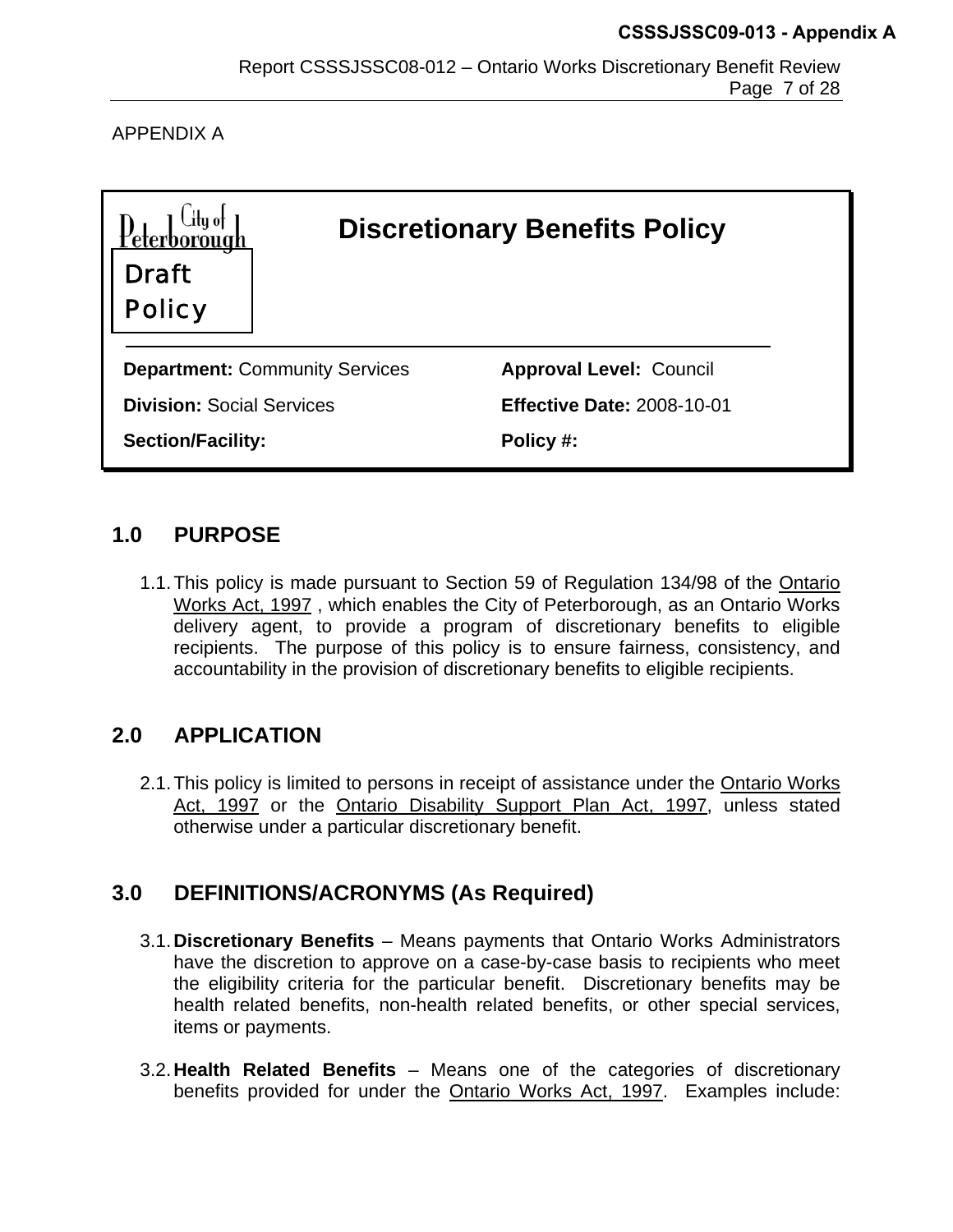dental care for adults, vision care for adults, prosthetic appliances, and funerals and burials.

- 3.3.**Non-Health Related Benefits** Means one of the categories of discretionary benefits provided for under the Ontario Works Act, 1997. Examples include: vocational training and retraining, travel and transportation that is not for health related purposes, and moving expenses.
- 3.4.**ODSP** Means Ontario Disability Support Plan.
- 3.5.**OW** Means Ontario Works.
- 3.6.**OW Administrator** Means the position within the OW Delivery Agent's organization designated to meet the requirement of the legislation, usually the Social Services Division Head for the City of Peterborough.
- 3.7.**OW Delivery Agent** Means an organization designated by the Minister to administer the Ontario Works Act and provide assistance in that geographic area.

# **4.0 POLICY STATEMENT(S)**

4.1. Within the authority of the OW Administrator, discretionary benefits shall be provided to eligible recipients to support them in times of crisis or with costs that cannot be accommodated within regular financial assistance, subject to available funding and as outlined in Schedule A of the Discretionary Benefits Procedure under Section 5.0.

# **5.0 APPENDIX, RELATED POLICIES, PROCEDURES & LINKS**

- 5.1.Ontario Works Act, 1997.
- 5.2.Ontario Works Regulation 134/98
- 5.3. Ontario Works Directives 7.1, 7.2, 7.3, 7.5, and 7.7
- 5.4.Ontario Disability Support Plan Act, 1997
- 5.5. Discretionary Benefits Procedure including Schedule A Summary of Discretionary Benefits
- 5.6. Key search words for this policy: Discretionary Benefits; benefits.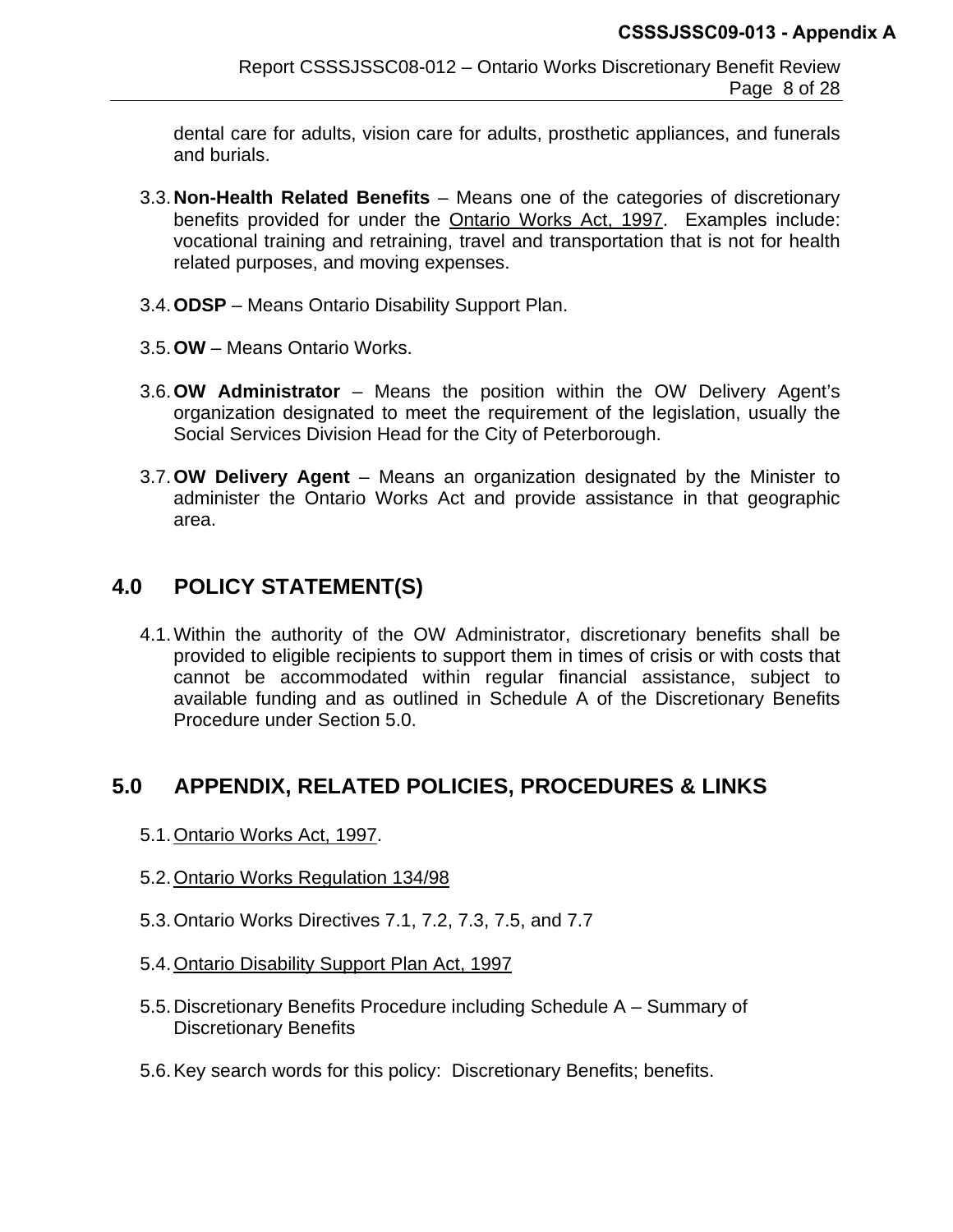# **6.0 AMENDMENTS/REVIEWS**

| <b>Date</b><br>(yyyy-mm-dd) | Section #<br><b>Amended</b> | <b>Comment</b> |
|-----------------------------|-----------------------------|----------------|
|                             |                             |                |
|                             |                             |                |
|                             |                             |                |
|                             |                             |                |
|                             |                             |                |
|                             |                             |                |
|                             |                             |                |
|                             |                             |                |
|                             |                             |                |
|                             |                             |                |
|                             |                             |                |
|                             |                             |                |
|                             |                             |                |
|                             |                             |                |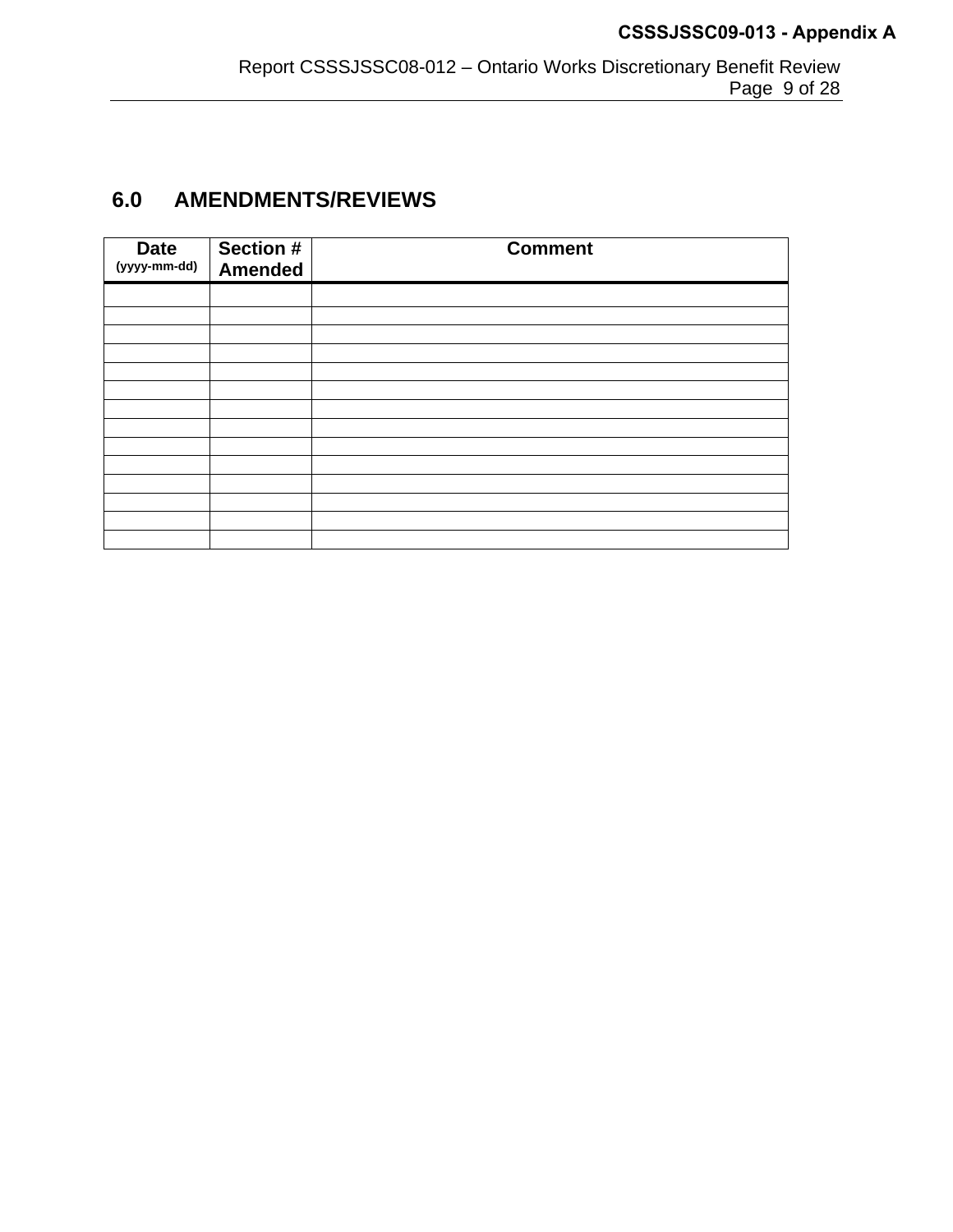# **Appendix B**

|           | <b>SCHEDULE A – SUMMARY OF DISCRETIONARY BENEFITS</b>               |               |                      |                                                                                                                                                                                                                                                                                                                                     |  |  |  |  |  |
|-----------|---------------------------------------------------------------------|---------------|----------------------|-------------------------------------------------------------------------------------------------------------------------------------------------------------------------------------------------------------------------------------------------------------------------------------------------------------------------------------|--|--|--|--|--|
| <b>No</b> | <b>Benefit or Service</b>                                           | <b>Health</b> | <b>Non</b><br>health | <b>Application/ Detail</b>                                                                                                                                                                                                                                                                                                          |  |  |  |  |  |
|           | Basic dental services for<br>OW adults and ODSP<br>dependent adults | Yes           |                      | OW adults are eligible for basic dental services as per MCSS Schedule of Dental<br>Services and Fees and the MCSS Schedule of Services and Fees for Dental<br>Hygienists Who Self-Initiate as well as approval from the Dental Plan Administrator<br>for "pre-determination" of any procedures that exceed \$400 per treatment plan |  |  |  |  |  |
| 2         | Dentures                                                            | Yes           |                      | Coverage for a maximum of \$750 per upper and \$750 per lower denture for OW<br>and ODSP clients, every 5 years, when prescribed to relieve pain or for medical or<br>therapeutic purposes or to increase employability.                                                                                                            |  |  |  |  |  |
| 3         | Vision care for OW adults<br>and ODSP dependant adults              | Yes           |                      | Coverage for a maximum of \$250 in a 24 month period for the cost of vision care<br>and an additional \$200 within the 24 months for the replacement of lenses if there<br>is a change in prescription. Glasses may also be replaced if lost or destroyed at a<br>cost up to \$200 during the 24 month period.                      |  |  |  |  |  |
| 4         | <b>Prosthetic Appliances</b>                                        | Yes           |                      | Coverage for the cost of prosthetic appliances not covered under any other<br>program up to a maximum of \$300 per item. Coverage includes braces, orthotics<br>alerting devices for hearing impaired and air conditioners for severe asthmatics.                                                                                   |  |  |  |  |  |
| 5         | Hearing Aids and batteries                                          | Yes           |                      | OW Adults and dependent children are eligible for up to \$500 per hearing aid in a 3<br>year period; and for on-going costs of hearing aid batteries up to \$15/month and<br>for an additional \$500/3 year period for the replacement of hearing aids if there is<br>a change in prescription.                                     |  |  |  |  |  |
|           |                                                                     |               |                      | Coverage for a subsidy of \$34/ month for OW and ODSP adults, not eligible for<br>other funding to purchase a monthly City transit pass.                                                                                                                                                                                            |  |  |  |  |  |
|           |                                                                     |               |                      | Coverage for the reasonable and cost effective transportation costs to assist a<br>recipient to move to another municipality                                                                                                                                                                                                        |  |  |  |  |  |
|           |                                                                     |               |                      | Coverage for the transportation costs for clients to attend court in another<br>municipality for the purposes of pursuing spousal or child support and                                                                                                                                                                              |  |  |  |  |  |
| 6         | <b>Travel and Transportation</b>                                    |               | Yes                  | Coverage for the travel costs for an OW or ODSP client to attend a hospital or<br>funeral for a parent, child or sibling.                                                                                                                                                                                                           |  |  |  |  |  |
| 7         | Basic funeral and burials<br>services                               | Yes           |                      | Maximum fees include: up to \$2,250 towards funeral services and up to \$1,000<br>towards the cost of cemetery and burial fee; cost of the crypt if required by<br>cemetery.                                                                                                                                                        |  |  |  |  |  |
|           |                                                                     |               |                      | Benefits to include infant car seat to a maximum of up to \$125 and booster seats<br>up to \$50 once per family (unless multiple children are in car seats at the same<br>time)                                                                                                                                                     |  |  |  |  |  |
| 8         | <b>Baby Supplies and</b><br>equipment                               | Yes           |                      | Coverage also includes cost of a CSA approved crib to a maximum of \$200 once<br>per family (unless multiple children are in cribs at one time) and the cost of<br>purchase or rental of breast pumps.                                                                                                                              |  |  |  |  |  |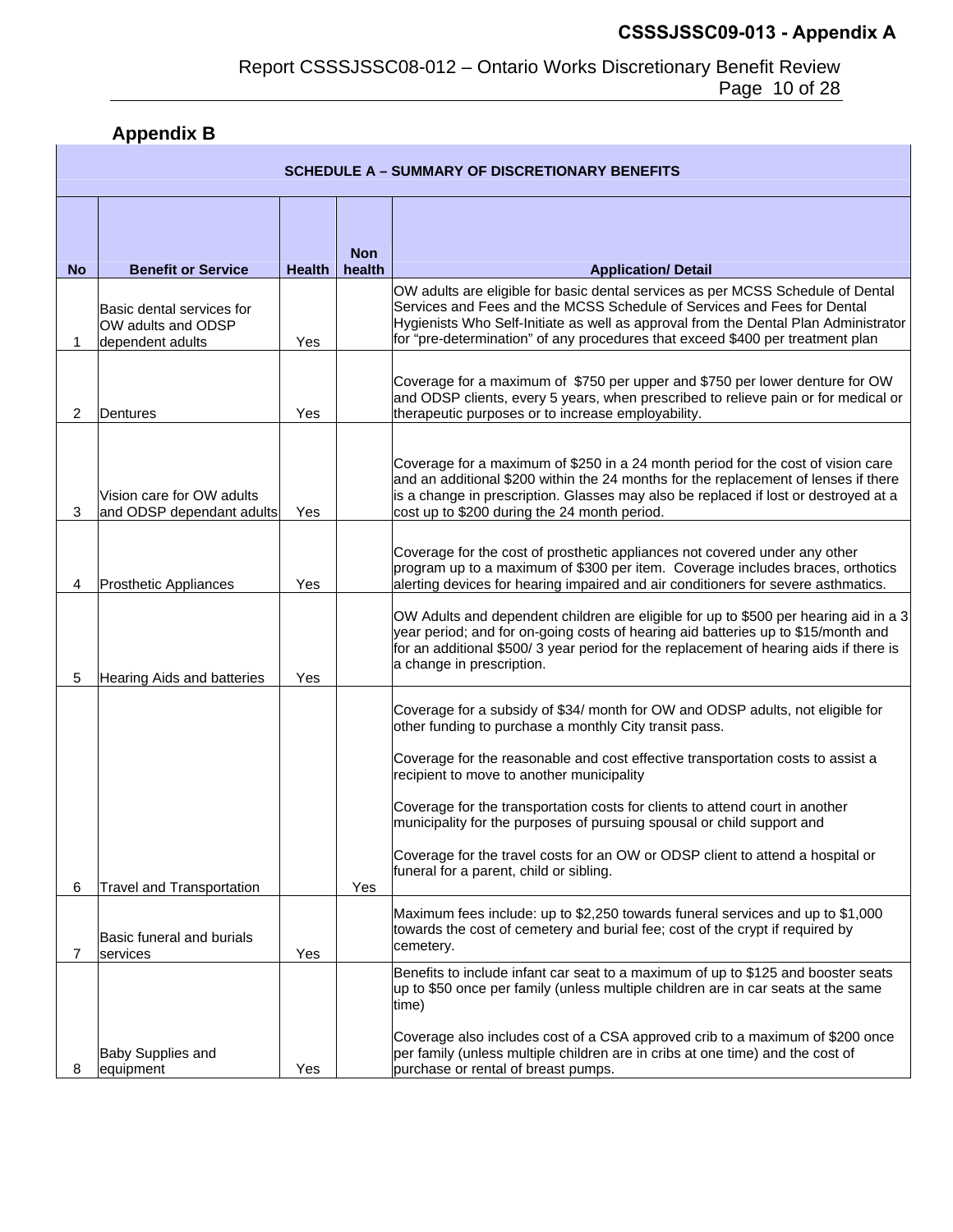#### Report CSSSJSSC08-012 – Ontario Works Discretionary Benefit Review Page 11 of 28

|                 | <b>SCHEDULE A - SUMMARY OF DISCRETIONARY BENEFITS</b>                                       |               |                      |                                                                                                                                                                                                                                                                                                                                                                       |  |  |  |  |  |
|-----------------|---------------------------------------------------------------------------------------------|---------------|----------------------|-----------------------------------------------------------------------------------------------------------------------------------------------------------------------------------------------------------------------------------------------------------------------------------------------------------------------------------------------------------------------|--|--|--|--|--|
| <b>No</b>       | <b>Benefit or Service</b>                                                                   | <b>Health</b> | <b>Non</b><br>health | <b>Application/ Detail</b>                                                                                                                                                                                                                                                                                                                                            |  |  |  |  |  |
| 9               | Paternity testing                                                                           |               | Yes                  | Covers the cost of DNA testing of OW recipients and the dependent child to<br>establish paternity in order to pursue child support - one time only, with the intent<br>of recovering costs.                                                                                                                                                                           |  |  |  |  |  |
| 10              | <b>Prescription Drugs</b>                                                                   | Yes           |                      | Covers the cost of prescribed medications for benefit unit members of OW and<br>ODSP when cost not covered under Ministry of Health and Long Term Care Drug<br>formulary and there is no alternative that can be prescribed for up to three months                                                                                                                    |  |  |  |  |  |
| 11              | Moving and storage costs                                                                    |               | Yes                  | Covers up to \$500 once in a calendar year towards the reasonable costs of moving<br>and/or storage fees less any amount previously issued in the preceding 24-month<br>period under the mandatory benefit "Community Start-up and Maintenance<br>Benefit."                                                                                                           |  |  |  |  |  |
| 12 <sup>2</sup> | Home repairs for OW<br>families who own their own<br><b>homes</b>                           | Yes           |                      | Up to \$3,000 for necessary repairs for the preservation and maintenance of the<br>dwelling place when no providing the support would be to the detriment of the<br>health and wellbeing of the client or dependants. This benefit is available one in a<br>lifetime but additional occurrences may be considered under exceptional<br>circumstances by a supervisor. |  |  |  |  |  |
| 13              | Vocational training                                                                         |               | Yes                  | Consider on a case-by-case basis if not eligible under mandatory benefits or<br>employment related expenses.                                                                                                                                                                                                                                                          |  |  |  |  |  |
| 14              | <b>Birth Verification</b>                                                                   |               | Yes                  | To assist with the cost of obtaining a birth certificate only up to the amount<br>following the fees of the Ontario Office of the Registrar General for dependent<br>children of OW or ODSP, once per child                                                                                                                                                           |  |  |  |  |  |
| 15              | Replacement or repair to<br>fridge or stove                                                 | Yes           |                      | Up to \$200/ appliance in a 12 month period for the replacement or repair of a fridge<br>or stove                                                                                                                                                                                                                                                                     |  |  |  |  |  |
| 16              | Replacement of household<br>contents in an emergency<br>situation                           | Yes           |                      | Up to \$200/ member of the family per event for the replacement of personal effects<br>in emergency situations, such as floods or fires, when other benefits and insurance<br>are not available.                                                                                                                                                                      |  |  |  |  |  |
| 17              | Rent deposits                                                                               | Yes           |                      | Covered for OW or ODSP clients, if deposit required as condition of tenancy and<br>other mandatory benefits are not available, up to maximum shelter allowance under<br>OW Reg 42.                                                                                                                                                                                    |  |  |  |  |  |
| 18              | Heat and utility deposits or<br>payment to prevent eviction<br>or disconnection of services | Yes           |                      | Covers up to \$600 per service or \$1,200 if the heat and utility are with the same<br>service provider, in a calendar year less the amount previously issued in the<br>preceding 24 month period under the mandatory benefit "Community Start-up and<br>Maintenance Benefit."                                                                                        |  |  |  |  |  |
| 19              | Recreation and social<br>activities subsidies for<br>children                               |               | Yes                  | Provides up to \$200 per OW or ODSP dependent child in a calendar year to<br>participate in recreational or social activities.                                                                                                                                                                                                                                        |  |  |  |  |  |
| 20              | 2008 only Children's Fall<br><b>Health Benefit</b>                                          | Yes           |                      | Provides \$250/child on OW or ODSP for warm seasonal clothing and funding for<br>social inclusion in community activities.                                                                                                                                                                                                                                            |  |  |  |  |  |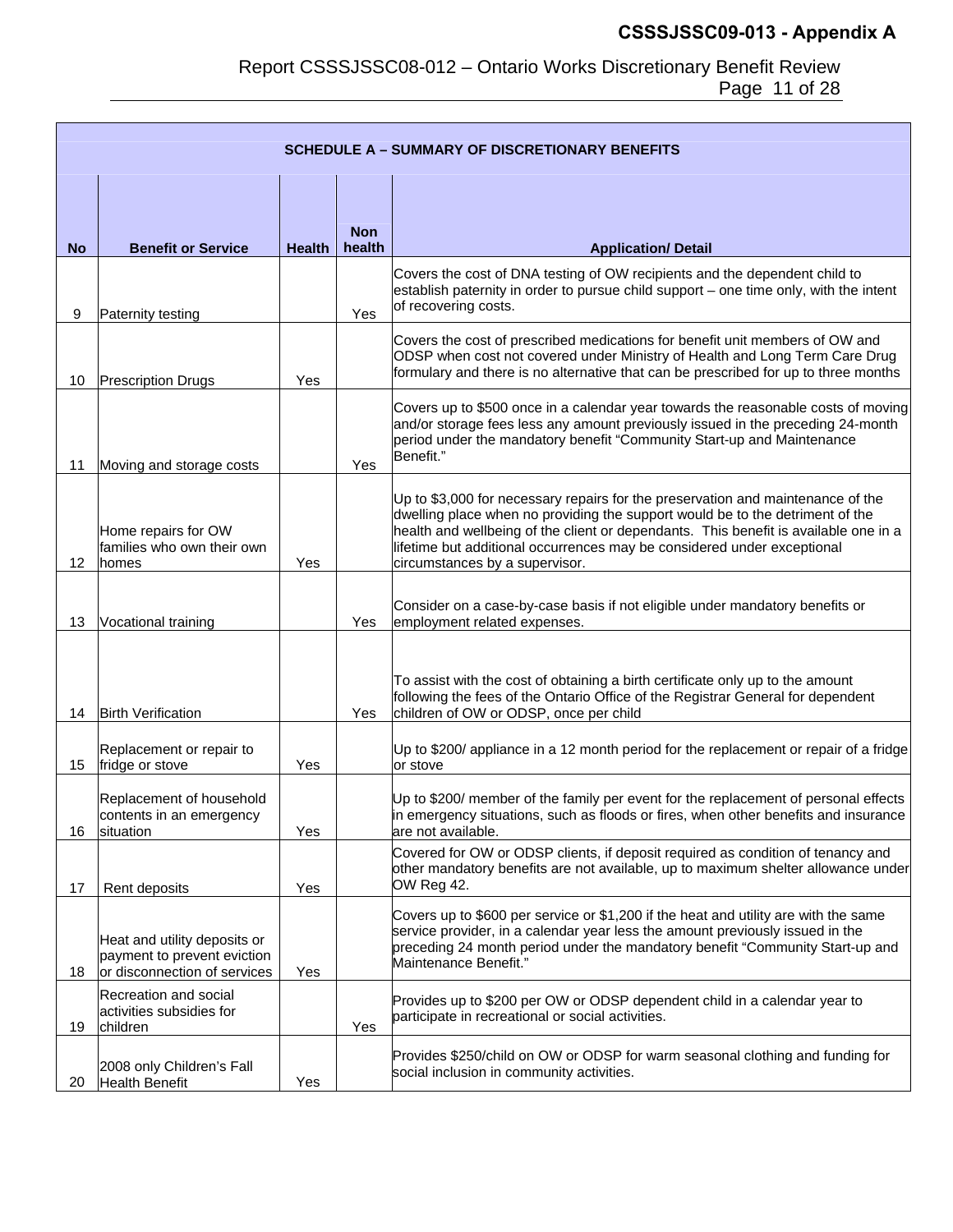| <b>Appendix B</b>               |                                                   |                                 |
|---------------------------------|---------------------------------------------------|---------------------------------|
| Deterborough<br>Draft Procedure | <b>Discretionary Benefits</b><br><b>Procedure</b> | Procedure #                     |
| Department:                     | <b>Community Services</b>                         | Effective Date: yyyy-mm-dd      |
| Division:                       | <b>Social Services</b>                            | <b>Approval Level: Division</b> |
| <b>Section/Function:</b>        | <b>Provision of Benefits</b>                      |                                 |

## **1.0 PURPOSE**

1.1 This procedure is in response to the City of Peterborough's Discretionary Benefits Policy. The purpose of this procedure is to provide direction and clarification to ensure that the Discretionary Benefits Policy is administered in a fair and consistent manner.

## **2.0 APPLICATION**

- 2.1 This procedure applies to Social Services staff of the City of Peterborough, or any other individual or agency, that are responsible for approving, providing, and/or processing discretionary benefits under the Discretionary Benefits Policy.
- 2.2 Discretionary Benefits are limited to persons in receipt of assistance under the Ontario Works Act, 1997 or the Ontario Disability Support Plan Act, 1997, unless stated otherwise under a particular discretionary benefit.

## **3.0 DEFINITIONS/ACROYNMS (As Required)**

- 3.1 **Discretionary Benefits** Means payments that Ontario Works Administrators have the discretion to approve on a case-by-case basis to recipients who meet the eligibility criteria for the particular benefit. Discretionary benefits may be health related benefits, non-health related benefits, or other special services, items or payments.
- 3.2 **Health Related Benefits** Means one of the categories of discretionary benefits provided for under the Ontario Works Act, 1997. Examples include: dental care for adults, vision care for adults, prosthetic appliances, and funerals and burials.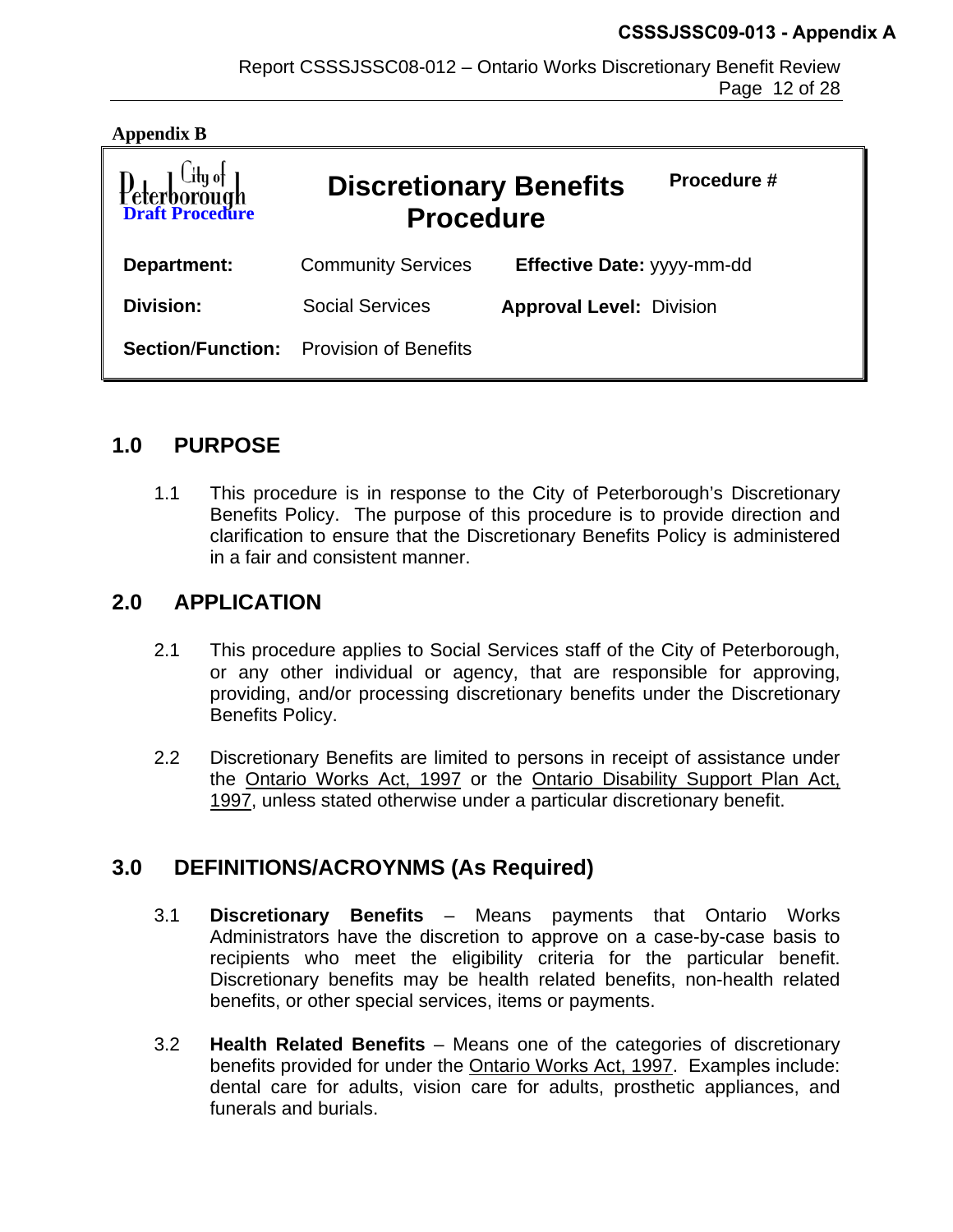- 3.3 **Non-Health Related Benefits** Means one of the categories of discretionary benefits provided for under the Ontario Works Act, 1997. Examples include: vocational training and retraining, travel and transportation that is not for health related purposes, and moving expenses.
- 3.4 **ODSP** Means Ontario Disability Support Plan.
- 3.5 **OW** Means Ontario Works.
- 3.6 **Ontario Works Administrators** Means the position within the OW Delivery Agent's organization designated to meet the requirement of the legislation, usually the Social Services Division Head for the City of Peterborough.
- 3.7 **OW Delivery Agent** Means an organization designated by the Minister to administer the Ontario Works Act, 1997, and provide assistance in that geographic area.

## **4.0 PROCEDURE**

- 4.1 Discretionary benefits will be administered in accordance with Schedule A and the particular Procedure for each discretionary benefit under Section 5.0. Each discretionary benefit may have different eligibility criteria, processing requirements, notification processes, and methods of payments.
- 4.2 Clients will not be required to seek alternate funding sources before accessing discretionary benefits, except when required by provincial policy or legislation. Where the client is able to pay a portion, a discretionary benefit may be for a reduced amount.
- 4.3 When determining eligibility for ODSP clients for discretionary benefits, the value of their available assets will be considered according to the prescribed limits for assets under Section 38 of Regulation 134/98 of the Ontario Works Act, 1997.

## **5.0 APPENDIX, RELATED DOCUMENTS & LINKS**

#### **5.1 Related References and Other Documents**

5.1.1 Ontario Works Act, 1997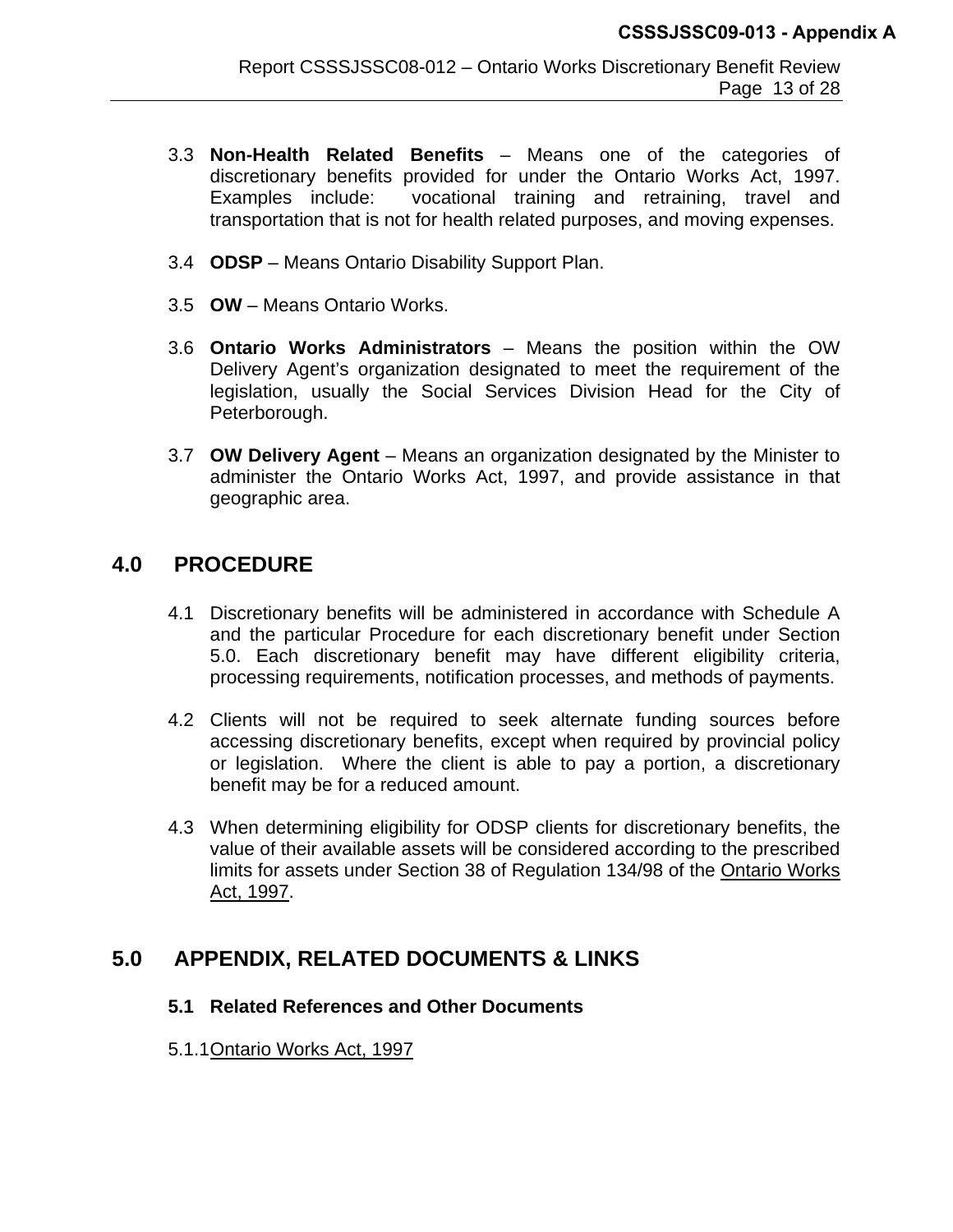5.1.2 Report CSSSJSSC08-012 - Ontario Works Discretionary Benefits Review (will become a link to the Council report and minutes once approved)

## **5.2 Related Policies**

5.2.1 Discretionary Benefits Policy

## **5.3 Related Procedures**

## **5.3.1 Schedule A – Summary of Discretionary Benefits**

- 5.3.2 Basic Dental Services for OW Adults Procedure
- 5.3.3 Dentures for OW and ODSP Clients Procedure
- 5.3.4 Vision Care of OW Adults and ODSP Dependant Adults Procedure
- 5.3.5 Prosthetic Appliances Procedure
- 5.3.6 Hearing Aids and Batteries for OW Adults and Dependent Children Procedure
- 5.3.7 Travel and Transportation for OW and ODSP Adults Procedure
- 5.3.8 Basic Funeral and Burial Services Procedure
- 5.3.9 Baby Supplies and Equipment Procedure
- 5.3.10 Paternity Testing for OW Recipients and the Dependent Child Procedure
- 5.3.11 Prescription Drugs for OW and ODSP Benefit Unit Members Procedure
- 5.3.12 Moving and Storage Costs Procedure
- 5.3.13 Home Repairs for OW Families who Own Their Own Homes Procedure
- 5.3.14 Vocational Training Procedure
- 5.3.15 Birth Verification for Dependent Children of OW or ODSP Procedure
- 5.3.16 Replacement or Repair to Fridge or Stove Procedure
- 5.3.17 Replacement of Household Contents in an Emergency Situation Procedure
- 5.3.18 Rent Deposits for OW or ODSP Clients Procedure
- 5.3.19 Heat and Utility Deposits or Payment to Prevent Eviction or Disconnection of Services Procedure
- 5.3.20 Recreation and Social Activities Subsidies for OW and ODSP Dependent Children Procedure
- 5.3.21 2008 Children's Fall Health Benefit

## **5.4 Related Forms**

5.4.1 Link to the specific procedure above to obtain copies of the necessary forms that must be completed to apply for a particular discretionary benefit.

## **5.5 Key search words for this procedure:**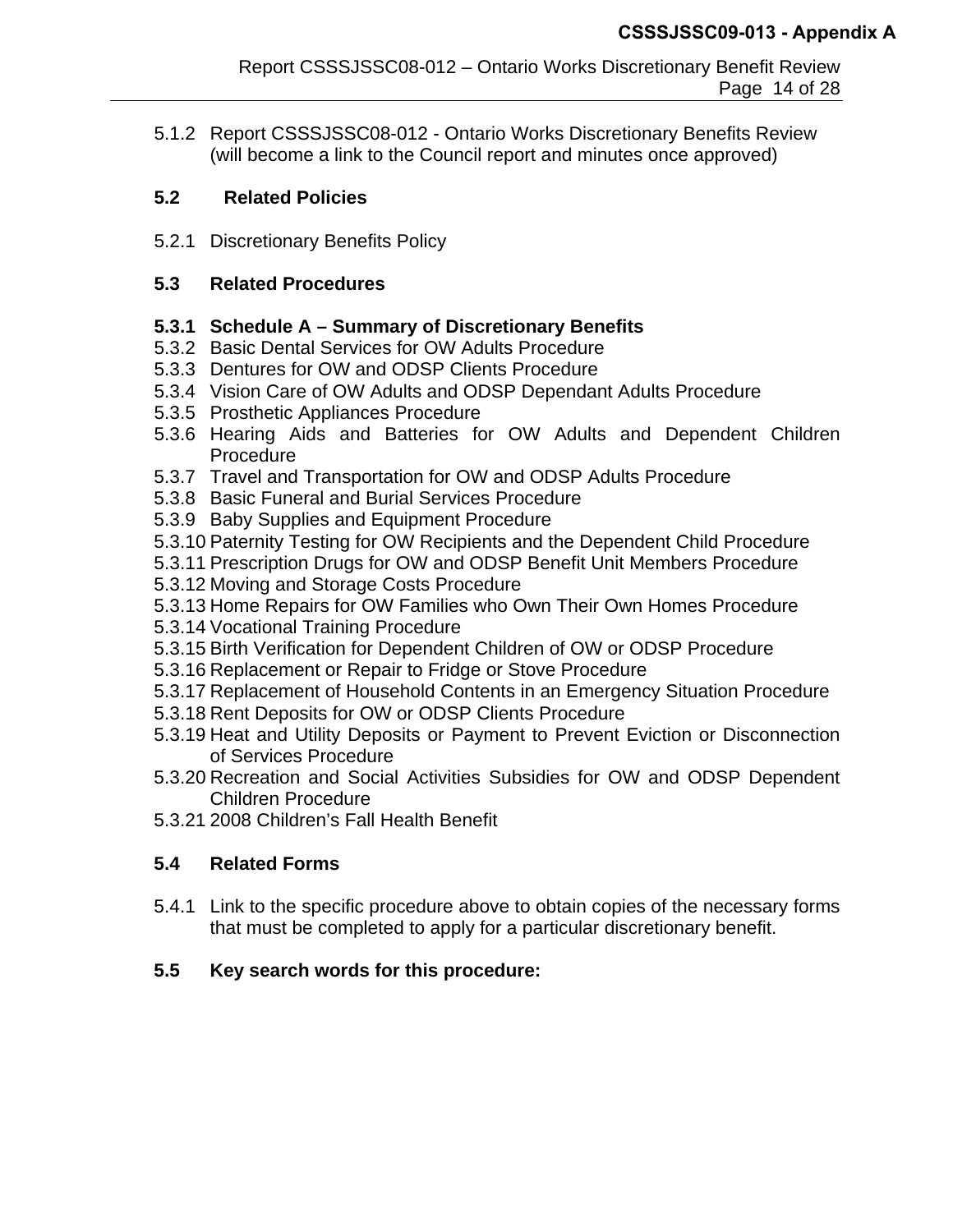# **6.0 AMENDMENTS**

| <b>Date</b><br>$(yyyy-mm-dd)$ | 4.1.1.1 Section<br>Ħ<br><b>Amended</b> | <b>4.1.1.2 Comment</b> |
|-------------------------------|----------------------------------------|------------------------|
|                               |                                        |                        |
|                               |                                        |                        |
|                               |                                        |                        |
|                               |                                        |                        |
|                               |                                        |                        |
|                               |                                        |                        |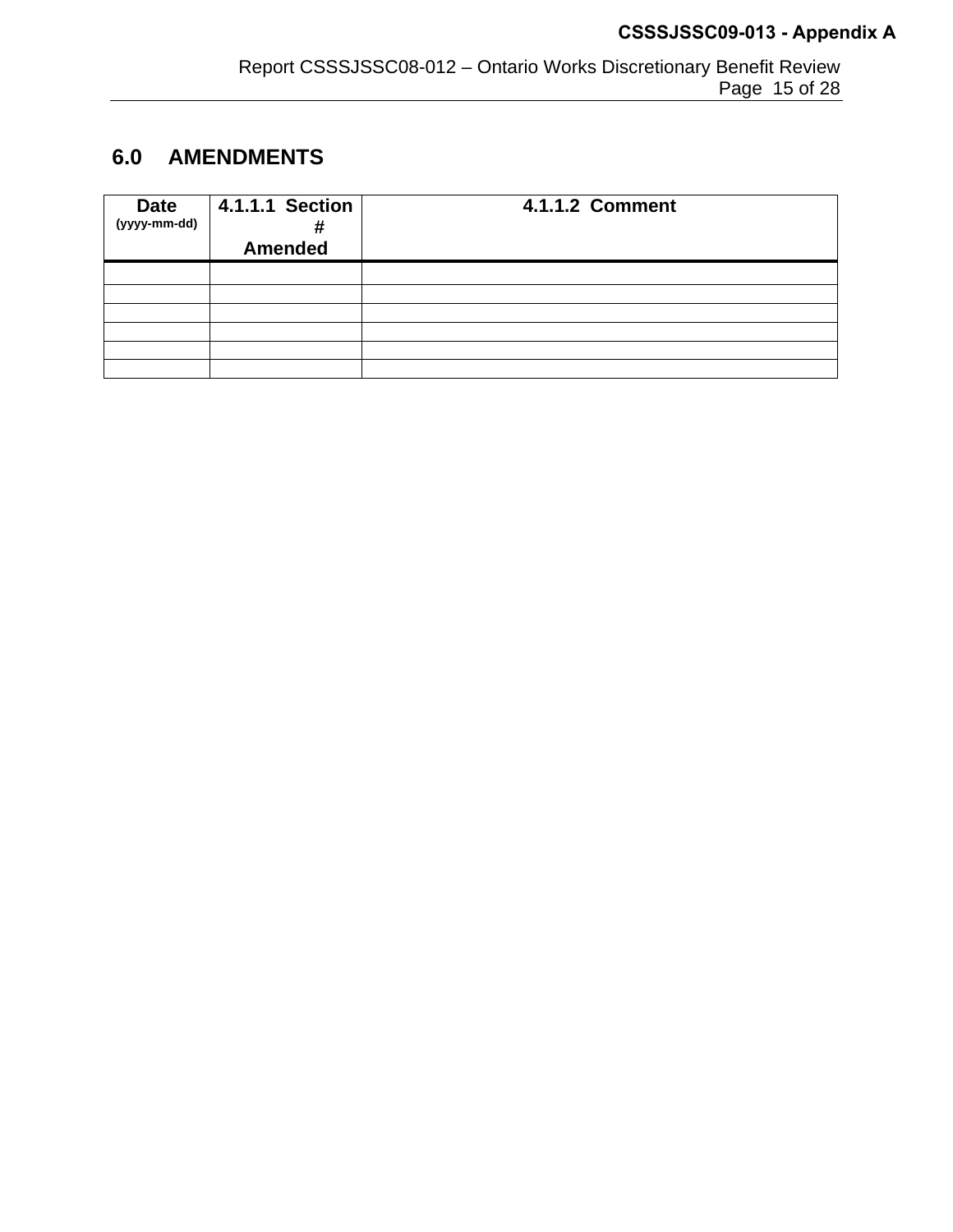## **Appendix C COMMUNITY CONSULTATION**

### **OCTOBER 22, 2007**

### TABLE DISCUSSIONS – AM SESSION

### Group A:

1. Are the guiding principles still valid? What should be changed?

- "Address the financial need" could be the main guiding principle
- No they are not valid as they discriminate against those that are not able to pursue employment, due to disability
- $\blacksquare$  It is currently crisis-driven, while it could be more preventative
- The goal could shift to helping people access other income sources
- It should not be assumed that ODSP recipients have more assets
- Having to verify the asset level is prohibitive to applying for the benefit
- There is a reason for the higher ODSP asset limit, so it should not be a criteria for the issuance of the benefit
- Workers will encourage and facilitate access to discretionary benefits and provide information more consistently, e.g., regular item of discussion, at least annually
- 2. What items/services should Peterborough cover?
	- Dentures expand coverage to those not seeking employment, i.e. include as health related
	- Dental change services to include preventative care
	- **Transportation bus passes to all OW and ODSP recipients**
	- **Driver's license all costs**
	- **Passport, ID**
	- Vision care
	- **Respite/support re elder care**
	- Allow top up of CSUMB with discretionary benefits
	- Funeral package expanded to include extra visitation (increase cap)
	- Child care cost for medical/legal appointments
	- **Car seats**
	- Hearing aids/batteries increase cap
	- Alerting systems for the hearing impaired
	- Medical extra billing for tests and documentation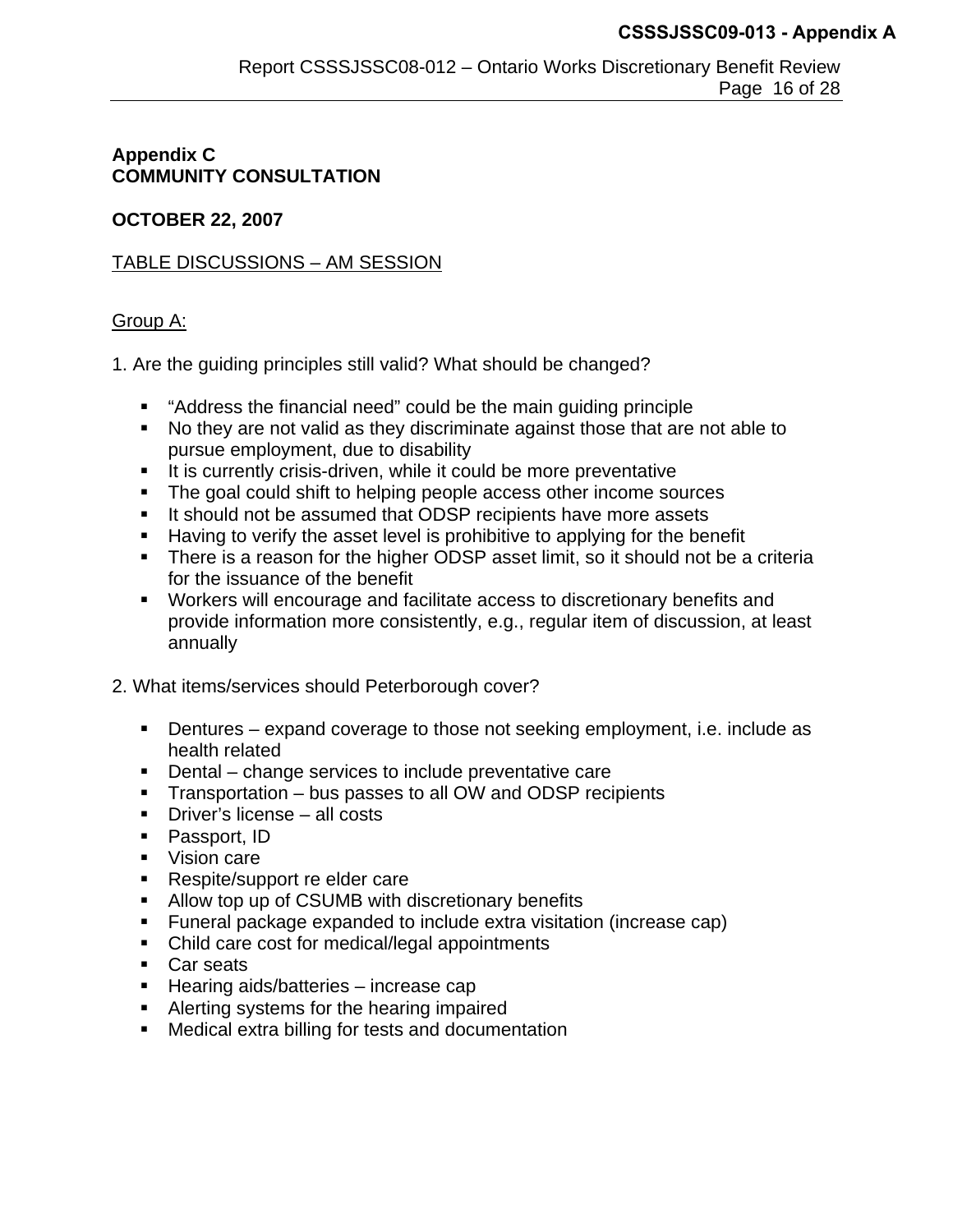- 3. Prioritize items/services
	- Doing this exercise turned out to be more about identifying hot items, all suggestions had priority.
	- Need yearly community consultation at time of review of policy
	- Need flexibility to add to or revise policy mid year

#### Group B:

- 1. Are the guiding principles still valid?
	- Recognize that base funding is insufficient, therefore population is in financial crisis so individual, case by case needs must be addressed
	- Reduce systemic barriers by opening up policy
	- **Examine appeal process**
	- **Increase budget in order to address needs as they arise**
	- **Review budget and increase if necessary, more frequently**
	- **Mission statement**
	- Respecting the dignity and rights of the individual
	- Community start up and other mandatory benefits should not affect discretionary benefits paid
	- Address financial crisis to consider safety, wellness and basic community standards
	- Expand current policy so that concurrent or repeated instances of the same issue does not impact payments
	- Facilitate ODSP applications
	- Car seats are needed  $-$  up to age 8 or 80 lbs.
	- **Disconnection of services**
	- **Emergency food**

2. Identify the items and services that Peterborough should cover.

- #1 priority -Transportation expanding for mobility, seniors, children. Open up and explore county transportation
- #2 priority Air conditioning as a health item (medical need)
- $\blacksquare$  #3 priority Dental expand policy to include relines
- #4 priority Prescription drugs not covered by drug plan
- $\bullet$  #5 priority Prevention of disconnection expand (use as top up)
- $\pm 46$  priority car seats up to age 8 or 80 lbs.
- $\blacksquare$  #7 priority Emergency food
- #8 priority Equipment for home maintenance (garbage)
- 3. Prioritize the ones we can afford, using the \$1.14 M budget.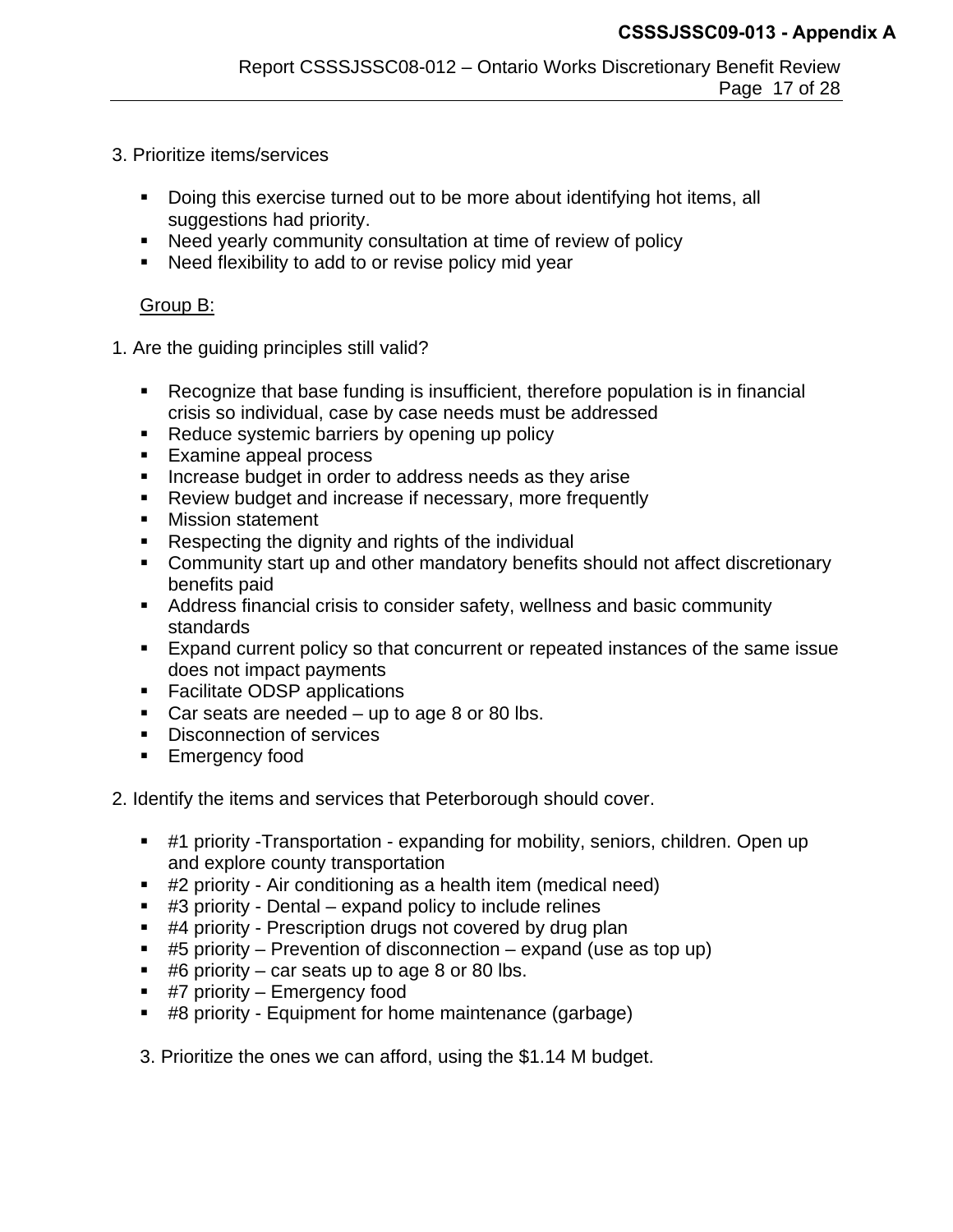### Group C:

1. Are the guiding principles still valid? If not, what should be changed?

- Expand discretionary benefits to ODSP not in employment stream to avoid conflict with Human Rights
- **Consider combining discretionary and mandatory benefits**
- **In Itsue actual bus pass vs \$\$**
- **Consider co-payment under ADP**
- Consider overall health eg. health and independence (\*no other program)
- Apply discretionary benefits to prevent, use of harm and instability due to homelessness
- Inclusion of average market rates of housing costs in the local policy guidelines and decision making
- 2. Identify what items and services Peterborough should cover.
	- **Urgent & immediate County clients, low income, seniors need transportation**
	- **Transportation for accessibility**
	- Pot of money for out of ordinary requests (health or non-health)
	- **•** Dentures for ODSP not in employment stream
	- **Cover costs of medical form completion**
	- Cover cost (not reimbursement) for providing OW with required documentation
	- Gap for low income (not social services clients) to access services
	- Keep any item or service for health related purposes when the Social Services Director has verified need and failure to provide would result in a detriment to the health of the client or family member
	- **Cover cost of vocational tests/fees**
	- **Don't take anything off the current list**
	- **Cover medical & non medical issues**
	- Cover costs of storage

3. Given current budget (\$1.144M) prioritize what items and services should be delivered?

- **Increase budget for discretionary benefits**
- **Lobby other governments** provincial & federal
- Changes to dental fee services
- **Greater focus on health and wellness concerns**
- Retain and maintain housing, transportation
- **Assessment concerns**

Parking Lot issue – track outcomes, requests and denials.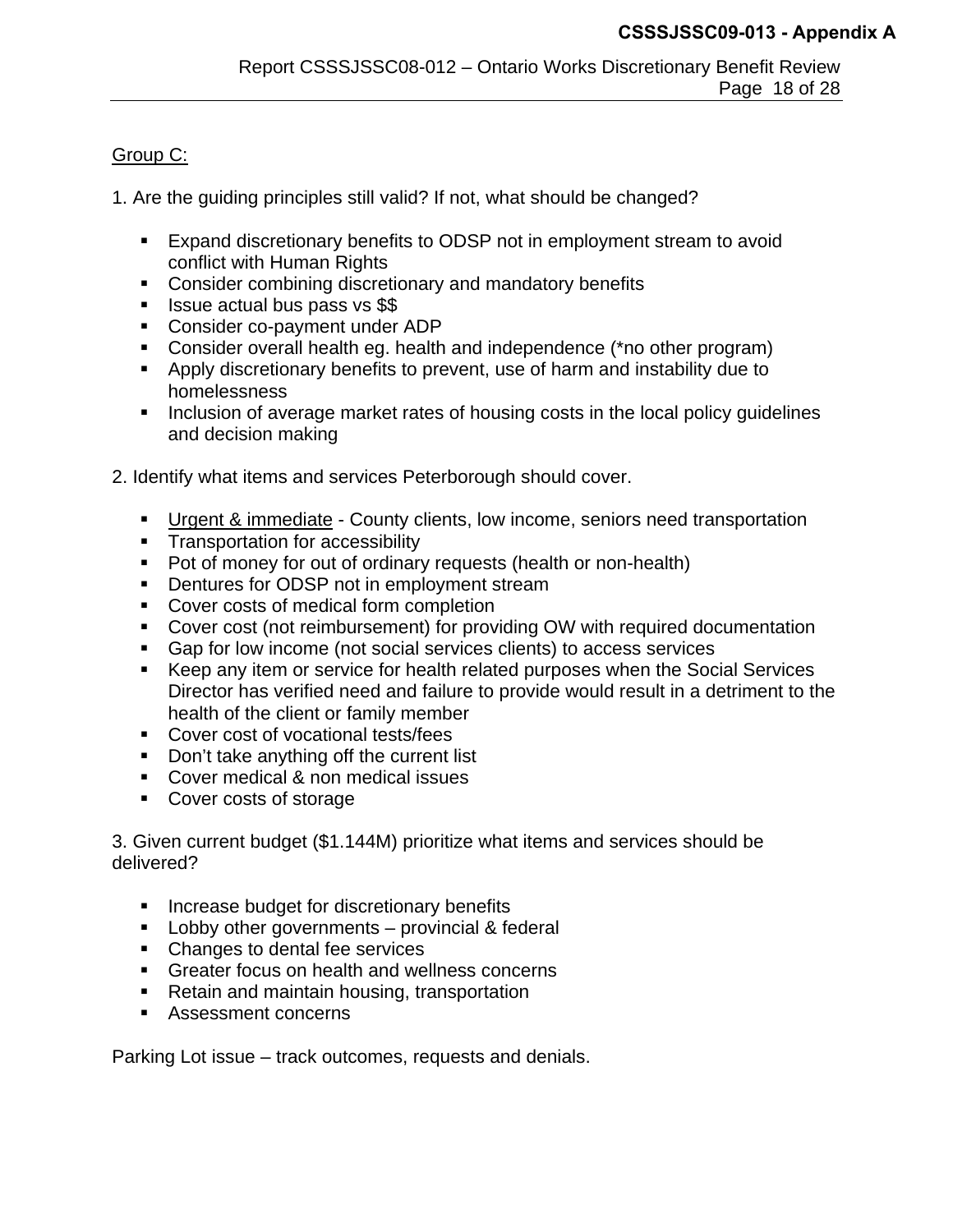### Group D:

- 1. Are the principles still valid?
	- Does any financial crisis need to relate only to employment
	- Discretionary benefits need to be for low income, not just OW and ODSP
	- Define "financial crisis" anyone on OW is in financial crisis
	- Need flexibility outside of "approved by Ministry and endorsed by Council only"
	- Clarity in eligibility criteria be open and transparent
	- **Ensure information is accessible**
	- **Ensure consistently applied**
	- Need a guiding principle on application for discretionary benefits from beginning to end
	- Consistent format through intake process
	- Ability to "top up" mandatory benefits and authority to shift funds between mandatory and discretionary
	- ODSP assets clarify not including capital assets
- 2. Items or services that we should cover.
	- **Dentures for anyone who may need them**
	- Keep adult dental
	- **Cosmetic dental for children**
	- Children's car seats & booster seats
	- Cover ADP balances
	- **Increase vision allocation to \$350/2 years**
	- Amounts need to be reviewed to consider making them close to market rates (not sure)
	- Investigate contract with providers for lower rates for items (vision, dentures)
	- Recreation subsidies expand to include adults
	- Winter clothing allowance for adults
	- Child care for medical appointments and surgery recovery
	- **515 birth registration fee**
	- **Physiotherapy for people in pain**
	- Vitamins and food not covered that complement prescriptions
	- **Expand prescriptions not covered to include smoking cessation**
	- Expand appliances to include washer
	- **Pre natal vitamins on special diet form?**
- 3. Priorities for items or services, given our \$1.14M budget.
	- **Dental**
	- **Dentures**
	- **Vision (with increase)**
	- **Hearing aids**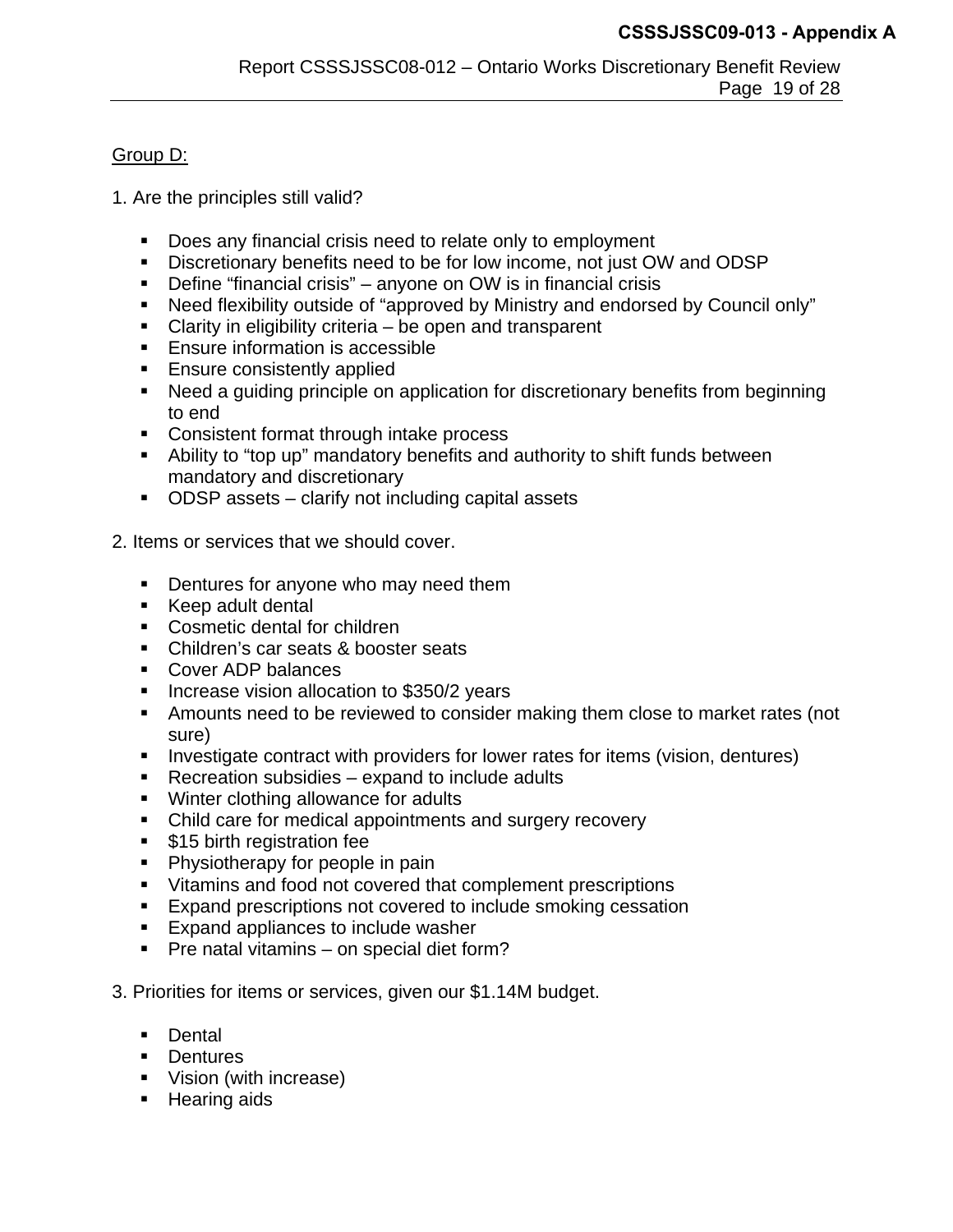- **Home maintenance benefits (fuel, hydro, eviction)**
- **Cosmetic dental for children**
- **Transportation for everyone** not just employment related
- **Expand baby supplies to include car/booster seats, diapers and formula**

## 5 PM SESSION

### Group A:

1. Are the guiding principles still valid? If not, what should be changed?

- Dignity and address individual needs in a respectful and understandable manner.
- **Address financial need, not crisis**
- To safeguard well-being of our citizens and enable them, including employment (paid and unpaid), social inclusion and other life activities as directed and as able by the participant.
- Cost of the item/service paid in full with some exceptions and no penalties for contributions from outside
- Have appeals reviewed by a committee or panel of stakeholders and community partners
- For ODSP, value of assets may be used to determine what portion, if any to pay toward
- \* When mandatory benefits are exhausted, or not available, or insufficient, top up through discretionary can be considered
- Consider benefits not approved by Ministry/local council where required to meet the intent of the benefit/solution/service responsibilities placed upon us
- Adult dental, vision and hearing aids do not change except to include ODSP dentures and relines for those dentures
- 2. Identify what items and services Peterborough should cover.
	- Priority Crisis Solution Fund (basically an "other/miscellaneous category)
	- **Accessibility (parking)**
	- Parking for Dr's appointments, tests and visiting ill family members when it doesn't reach the \$15 threshold
	- **Costs for nutritional supplements (not covered)**
	- Medical or non medical services like chiropractor, massage therapy
	- Priority winter clothing (outerwear) for adults
	- Recreation subsidies for adults and for disability functions like support groups and conferences
	- **Transportation for non disabled caregivers**
	- **Priority Dentures for health/social**
	- **Priority Prescription drugs**
	- Priority disconnection of services, prevention of eviction and repair of household appliances and top up mandatory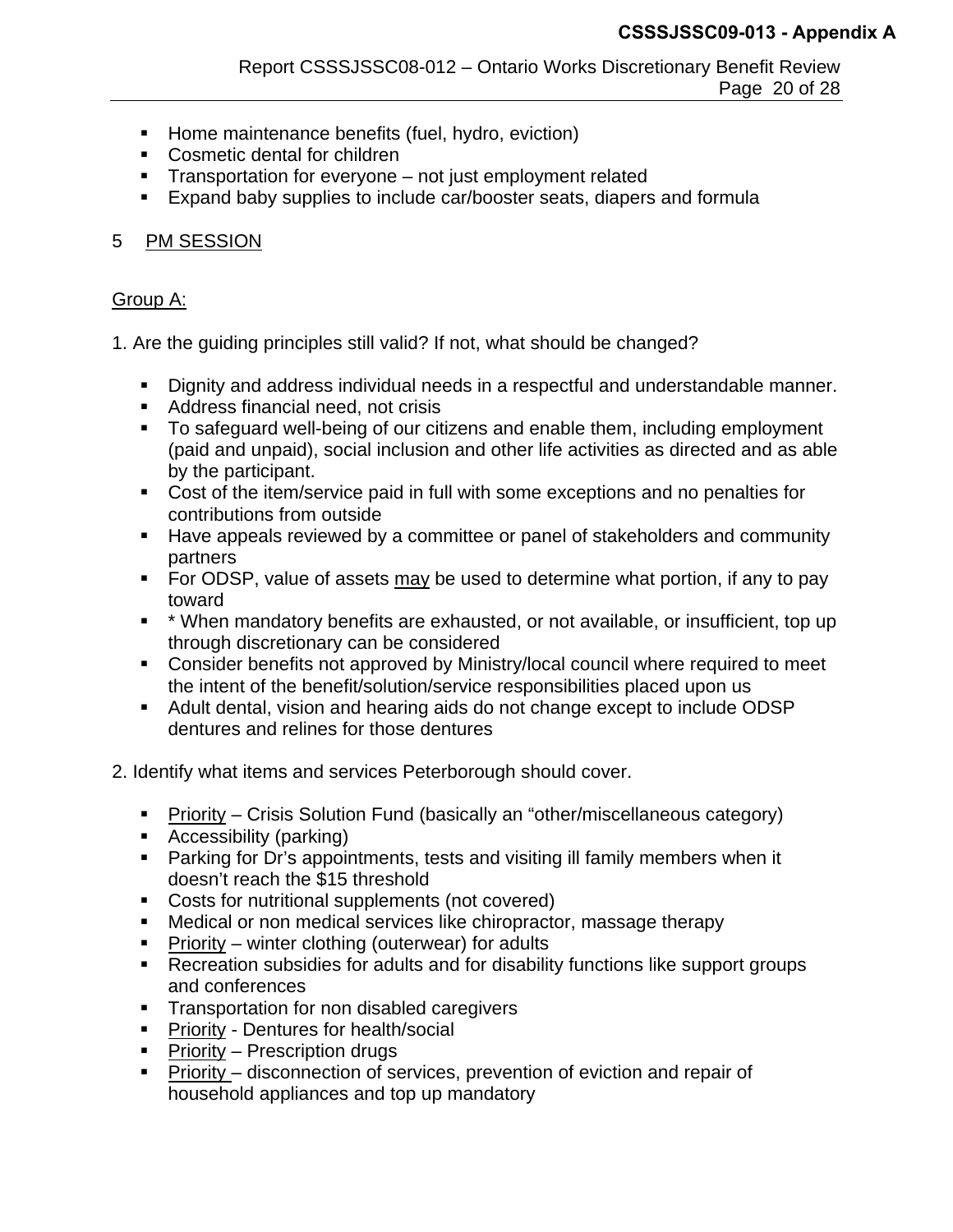- Priority car seats (you don't have to have a car)
- Community resources for little wee ones (car seats you could borrow from Health unit/PFRC while children are still small and growing super fast, afterwards funds for car seats ongoing until age 8)
- Meals and other necessities when out of town for medical appointments
- ODSP mileage for medical review top up or change local policy
- Appropriate furniture and personal aids according to medical needs
- \*\* ODSP must start providing info regarding discretionary and other benefits (like employment). There are significant service delivery issues in the local ODSP office.

## Group B:

- 1. Are the guiding principles still valid? If not, what should be changed?
	- Consistency
	- Financial crisis not just related to pursuing employment
	- Take out reference to ODSP assets
	- Basics should be covered (food, shelter, laundry)
	- Basic household appliances expand to include washer, increase amount
	- **Flexibility to cover items not stated**
	- Make people aware of what's available
		- o Shouldn't have to ask, should be offered
		- o OW and ODSP workers advise of what is available
	- Application form for transparency and accessibility and accountability
	- What's offered for OW offered to ODSP also
	- Staff training every year customer service and respect, courtesy, full disclosure of information, no inflection of impatience
	- Application process ODSP over phone
		- o Go back to hard copy, face to face interview, not always a phone or computer
- 2. Identify what items and services Peterborough should cover.
	- Furniture, not just emergency natural wear for beds, couches
	- **Toilet, tubs, sinks**
	- Dentures for disabled people on ODSP (remove employment requirements)
	- Dental preventative care, not just emergency (OW and ODSP)
	- Change to dental rates so there is not discrimination against clients (ie dentist not accepting OW/ODSP clients)
	- $\blacksquare$  Vision client should have right to say when prescription is wrong
	- Basic household appliances expand to include washer and increase amount
	- Special clause for items not listed in the benefits including special diet items and vitamins and prenatal vitamins
	- **Top up \$\$ to shelter allowance to meet market rent**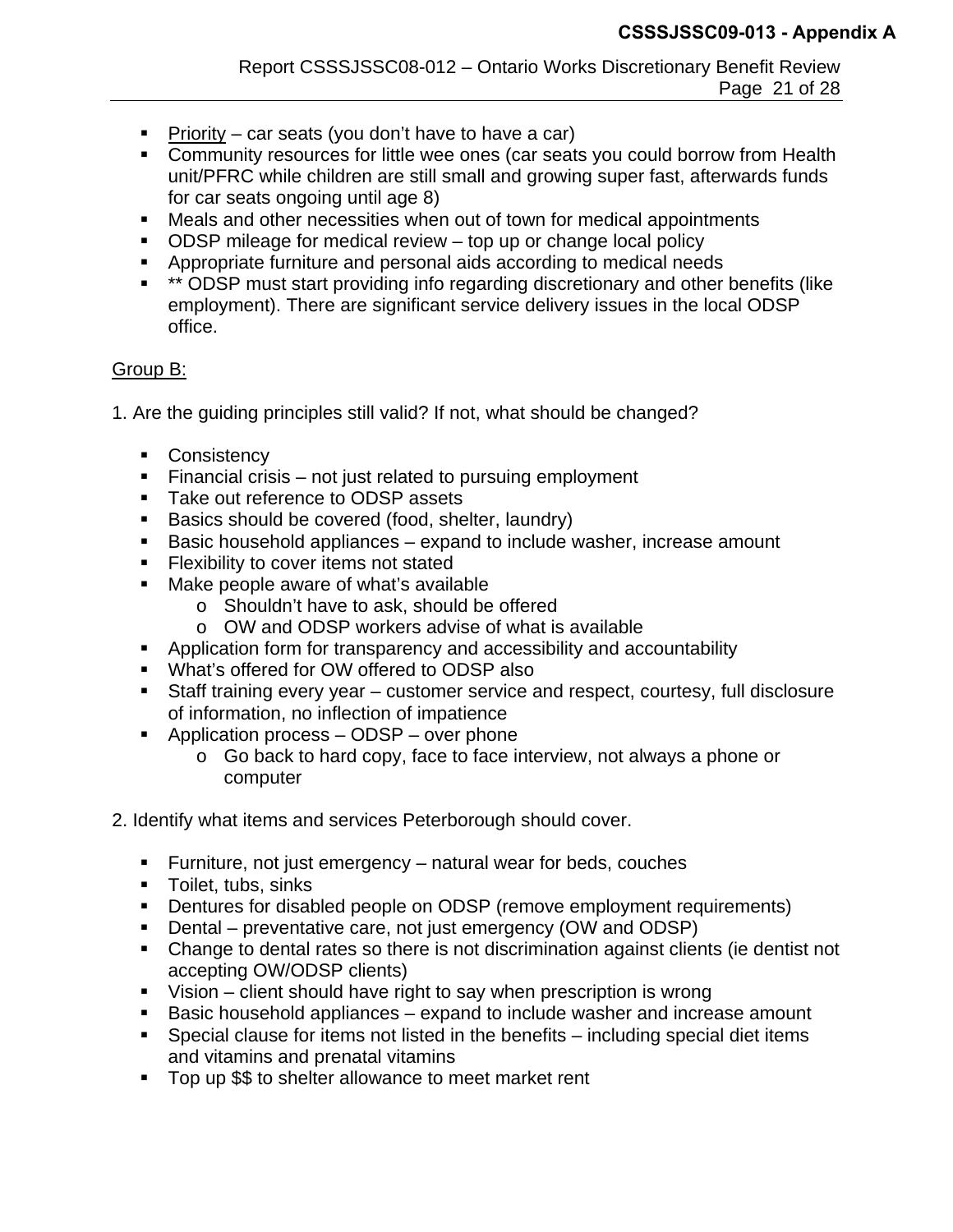- Medical or non-medical treatments massage therapy, physiotherapy, dietician, foot care
- Diapers for adults
- **Extend baby supplies to include car seats, booster seats, formula, diapers**
- Bus passes for everyone, not just employment
- Child care to attend appointments and surgery recovery
- Recreation subsidy expanded to include adults (OW and ODSP)
- **Smoking cessation**

Prioritize what items and services should be delivered.

- Adult dental and dentures preventative and emergency
- Vision
- Food, laundry, shelter top up
- **Transportation anyone outside of employment**
- Medical or non medical treatments (physio, massage, foot care)
- Special clause for items not listed (vitamins, special diet items, cough medicine, water, etc.)
- **Furniture (freezers, bed, chair, couch, etc., etc.)**
- **Extend baby supplies to include car seats, diapers, formula**
- Child care relief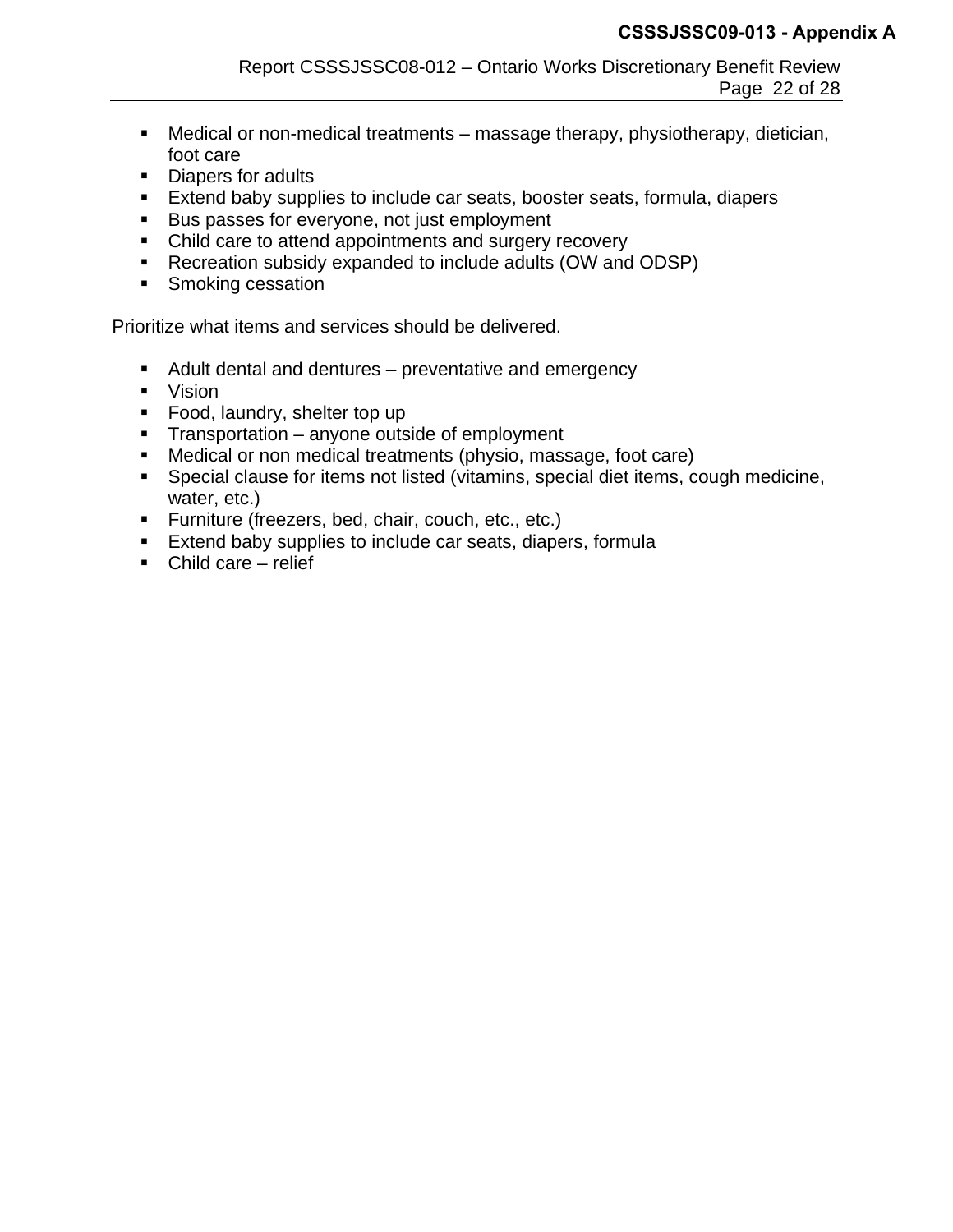|                | APPENDIX D - ONTARIO WORKS DISCRETIONARY BENEFITS DELIBERATIONS SUMMARY             |               |                      |                           |                                                                                                                                                                                                               |                                                          |                                      |                                                         |                                                                   |
|----------------|-------------------------------------------------------------------------------------|---------------|----------------------|---------------------------|---------------------------------------------------------------------------------------------------------------------------------------------------------------------------------------------------------------|----------------------------------------------------------|--------------------------------------|---------------------------------------------------------|-------------------------------------------------------------------|
| <b>No</b>      | <b>Benefit or Service</b>                                                           | <b>Health</b> | <b>Non</b><br>health | Original<br><b>Policy</b> | <b>Recommend Policy</b>                                                                                                                                                                                       | Mayor's<br><b>Action</b><br><b>Committee</b><br>Priority | <b>Priority of</b><br><b>Service</b> | <b>2008 Cost</b><br>Projected<br>Increase (3<br>months) | <b>Gross</b><br><b>Annualized</b><br>Projected<br><b>Increase</b> |
|                |                                                                                     |               |                      |                           | <b>Staff Recommendation for Policy or Cost Change</b>                                                                                                                                                         |                                                          |                                      |                                                         |                                                                   |
|                | Dentures for Ontario Works clients without<br>mandatory participation requirements  | Yes           |                      | <b>No</b>                 | Expand to include those OW<br>clients who are deferred from<br>mandatory participation and pay<br>up to \$750 per upper and \$750<br>per lower denture                                                        | Yes                                                      | High                                 | \$5,000                                                 | \$10,000                                                          |
| $\overline{c}$ | Dentures for ODSP clients                                                           | Yes           |                      | <b>No</b>                 | Expand coverage to ODSP clients<br>and pay up to \$750 per upper and<br>\$750 per lower denture when<br>prescribed to relieve pain or for<br>medical or therapeutic purposes<br>or to increase employability. | Yes                                                      | High                                 | \$135,250                                               | \$270,500                                                         |
| 3              | Dentures for OW clients and ODSP<br>dependent adults with mandatory<br>requirements | Yes           |                      | Yes                       | Change amount from \$1500 total<br>to up to \$750 per upper and \$750<br>per lower denture                                                                                                                    | Yes                                                      | High                                 | \$0                                                     | \$0                                                               |
| 4              | Baby Supplies and equipment                                                         | Yes           |                      | Yes                       | Expand to include infant car up to<br>\$125 and booster seats up to \$50.<br>Increase cost of crib to \$200 from<br>\$150.                                                                                    | No                                                       | High                                 | \$2,500                                                 | \$10,000                                                          |
| 5              | <b>Travel and Transportation</b>                                                    |               | Yes                  | Yes                       | Expand to provide funding to OW<br>adults with subsidized transit<br>passes when funding not available<br>under mandatory benefits or<br>employment related expenses.                                         | Yes                                                      | High                                 | Funding<br>already<br>approved in<br>2008 budget        | \$0                                                               |

Г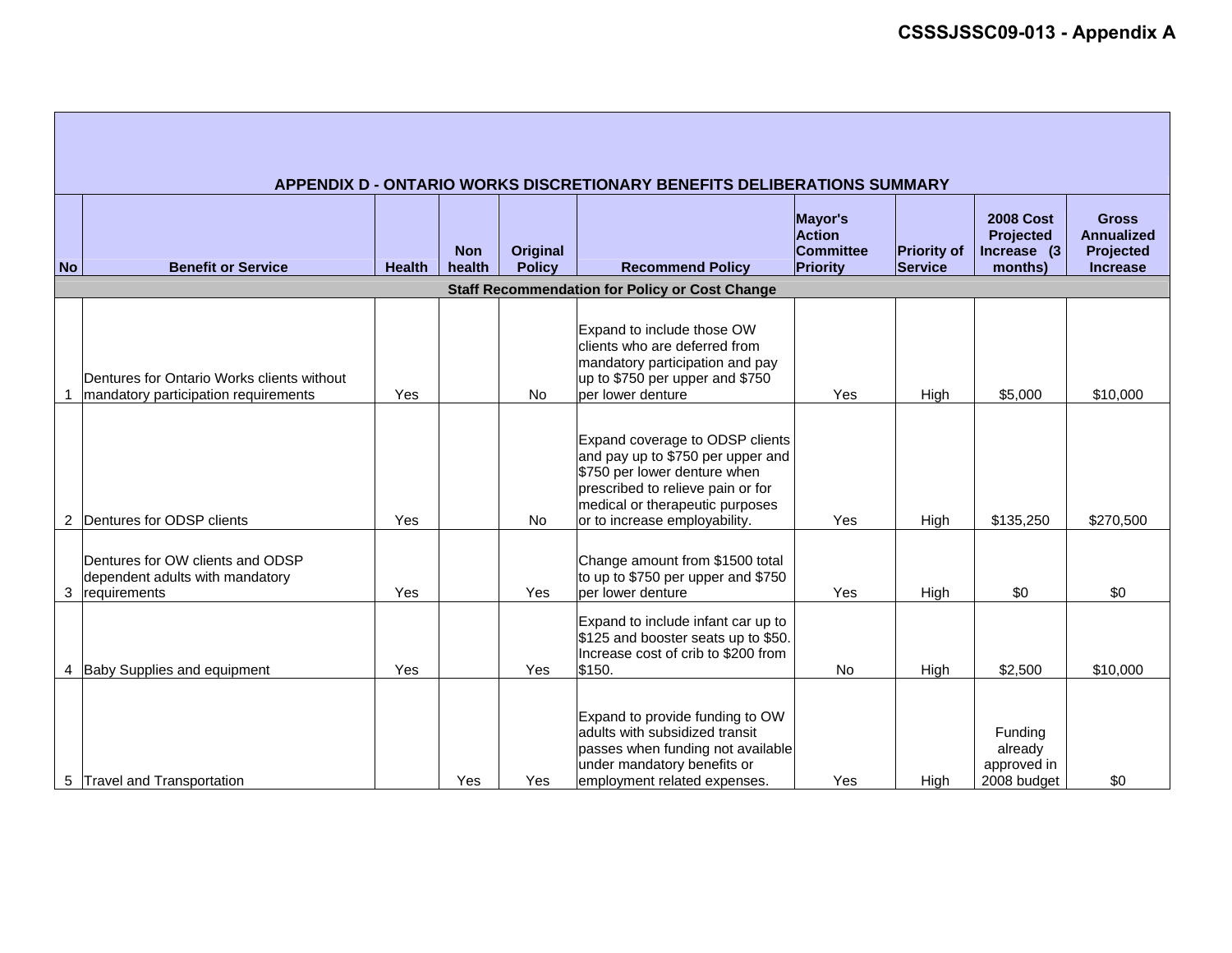Report CSSSJSSC08-012 – Ontario Works Discretionary Benefit Review Page 24 of 28

|           | APPENDIX D - ONTARIO WORKS DISCRETIONARY BENEFITS DELIBERATIONS SUMMARY |               |                      |                           |                                                                                                                                                                                                       |                                                          |                                      |                                                          |                                                                                    |
|-----------|-------------------------------------------------------------------------|---------------|----------------------|---------------------------|-------------------------------------------------------------------------------------------------------------------------------------------------------------------------------------------------------|----------------------------------------------------------|--------------------------------------|----------------------------------------------------------|------------------------------------------------------------------------------------|
| <b>No</b> | <b>Benefit or Service</b>                                               | <b>Health</b> | <b>Non</b><br>health | Original<br><b>Policy</b> | <b>Recommend Policy</b>                                                                                                                                                                               | Mayor's<br><b>Action</b><br><b>Committee</b><br>Priority | <b>Priority of</b><br><b>Service</b> | <b>2008 Cost</b><br>Projected<br>Increase (3)<br>months) | <b>Gross</b><br><b>Annualized</b><br>Projected<br><b>Increase</b>                  |
|           | 6 Vocational training                                                   |               | Yes                  | No                        | Consider on a case-by-case basis<br>if not eligible under mandatory<br>benefits or employment related<br>expenses.                                                                                    | No                                                       | Low                                  | \$0                                                      | Only used to<br>shift funds from<br>EA budget if<br>there is room<br>under the cap |
|           | 7 Vision care for OW adults                                             | Yes           |                      | Yes                       | Increase to maximum \$250 in a<br>24-month period from \$200.                                                                                                                                         | No                                                       | High                                 | \$4,500                                                  | \$18,200                                                                           |
|           | 8 Replacement or repair to fridge or stove                              | Yes           |                      | Yes                       | Increase to \$200 in a calendar<br>year from \$150.                                                                                                                                                   | No                                                       | High                                 | \$1,235                                                  | \$4,939                                                                            |
| 9         | Replacement of household contents in an<br>emergency situation          | Yes           |                      | Yes                       | Increase to \$200 per benefit unit<br>member from \$150.                                                                                                                                              | No                                                       | High                                 | \$1,524                                                  | \$6,097                                                                            |
|           | Home repairs for OW families who own their<br>10 own homes              | Yes           |                      | Yes                       | Remove reference to once in a<br>lifetime and allow for additional<br>requests to be referred to the<br>supervisor for approval.                                                                      | No                                                       | High                                 | Marginal                                                 | \$0                                                                                |
|           | 11 Prosthetic Appliances                                                | Yes           |                      | Yes                       | Introduce a cap of up to \$300 per<br>item. Expand coverage to include<br>alerting devices for OW hearing<br>impaired and air conditioners for<br>severe asthmatics.                                  | No                                                       | High                                 | \$0                                                      | \$0                                                                                |
|           | 12 Birth Verification                                                   |               | Yes                  | Yes                       | To assist with the cost of obtaining<br>a birth certificate only up to the<br>amount following the fees of the<br>Ontario Office of the Registrar<br>General for dependent children of<br>OW or ODSP. | No                                                       | High                                 | \$987                                                    | \$3,750                                                                            |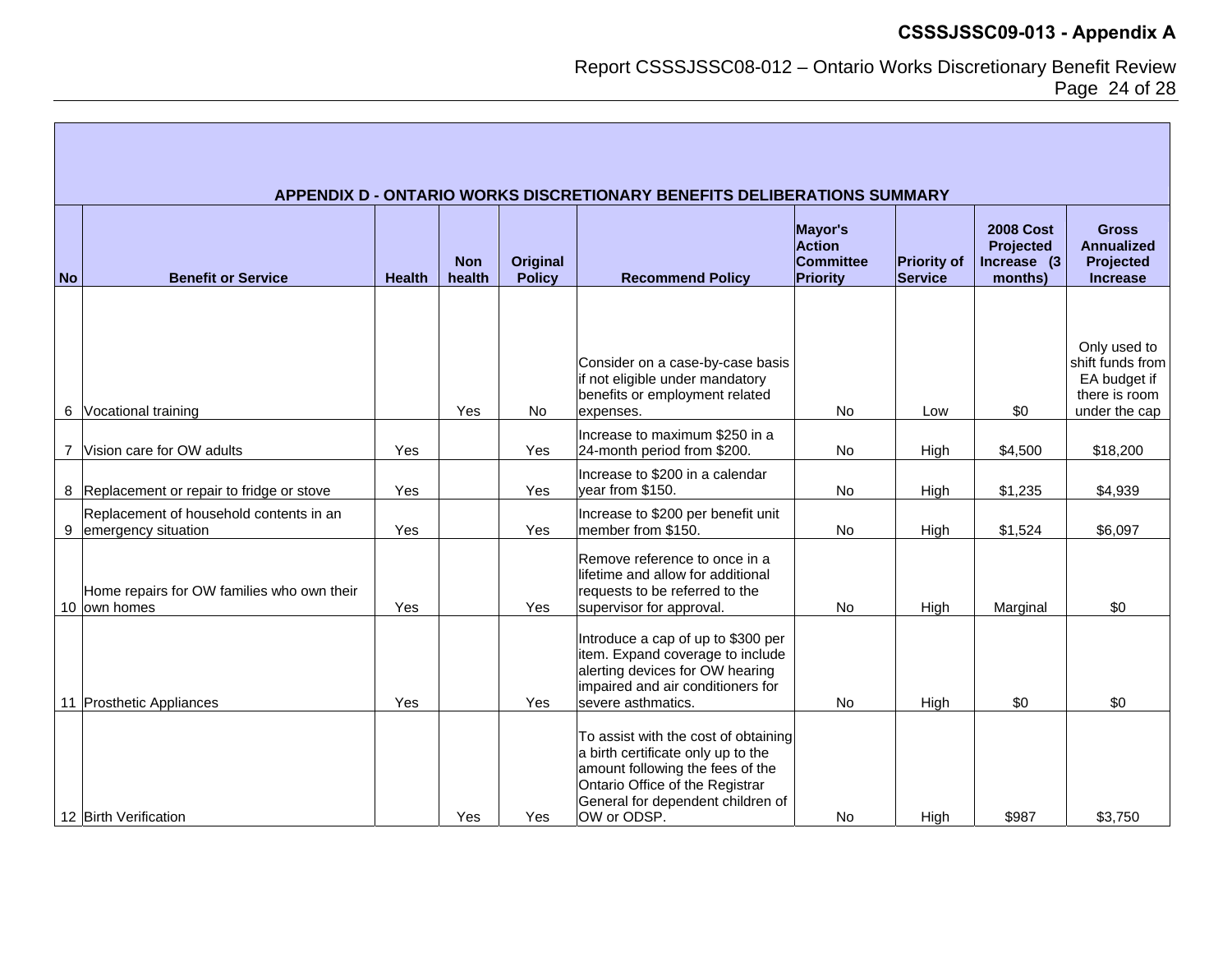Report CSSSJSSC08-012 – Ontario Works Discretionary Benefit Review Page 25 of 28

|           | APPENDIX D - ONTARIO WORKS DISCRETIONARY BENEFITS DELIBERATIONS SUMMARY                     |               |                      |                           |                                                                             |                                                          |                               |                                                         |                                                                   |  |
|-----------|---------------------------------------------------------------------------------------------|---------------|----------------------|---------------------------|-----------------------------------------------------------------------------|----------------------------------------------------------|-------------------------------|---------------------------------------------------------|-------------------------------------------------------------------|--|
| <b>No</b> | <b>Benefit or Service</b>                                                                   | <b>Health</b> | <b>Non</b><br>health | Original<br><b>Policy</b> | <b>Recommend Policy</b>                                                     | Mayor's<br><b>Action</b><br><b>Committee</b><br>Priority | <b>Priority of</b><br>Service | <b>2008 Cost</b><br>Projected<br>Increase (3<br>months) | <b>Gross</b><br><b>Annualized</b><br>Projected<br><b>Increase</b> |  |
|           |                                                                                             |               |                      |                           | Staff Recommendation of no Change to Item or Service and Cost               |                                                          |                               |                                                         |                                                                   |  |
|           |                                                                                             |               |                      |                           |                                                                             |                                                          |                               |                                                         |                                                                   |  |
|           | 13 Basic dental services for OW adults                                                      | Yes           |                      | Yes                       |                                                                             | Yes                                                      | High                          | N/A                                                     | \$0                                                               |  |
|           | 14 Basic funeral and burials services                                                       | Yes           |                      | Yes                       |                                                                             | <b>No</b>                                                | High                          | N/A                                                     | \$0                                                               |  |
|           | 15 Hearing Aids and batteries                                                               | Yes           |                      | Yes                       |                                                                             | <b>No</b>                                                | High                          | N/A                                                     | \$0                                                               |  |
|           | 16 Prescription Drugs                                                                       | Yes           |                      | Yes                       |                                                                             | <b>No</b>                                                | High                          | N/A                                                     | \$0                                                               |  |
|           | 17 Rent deposits                                                                            | Yes           |                      | Yes                       |                                                                             | No                                                       | High                          | N/A                                                     | \$0                                                               |  |
|           | 18 Moving and storage costs                                                                 |               | Yes                  | Yes                       | <b>Maintain Existing Policy</b>                                             | <b>No</b>                                                | High                          | N/A                                                     | \$0                                                               |  |
|           | Heat and utility deposits or payment to prevent<br>19 eviction or disconnection of services | Yes           |                      | Yes                       |                                                                             | <b>No</b>                                                | High                          | N/A                                                     | \$0                                                               |  |
|           | 20 Paternity testing                                                                        |               | Yes                  | Yes                       |                                                                             | <b>No</b>                                                | Low                           | N/A                                                     | \$0                                                               |  |
|           | Recreation and social activities subsidies for<br>21 children                               |               | Yes                  | Yes                       |                                                                             | <b>No</b>                                                | Medium                        | N/A                                                     | \$0                                                               |  |
|           | Staff Recommendation to Not Provide Item or Service                                         |               |                      |                           |                                                                             |                                                          |                               |                                                         |                                                                   |  |
|           | 22 Driver's license fees                                                                    |               | Yes                  | No                        | This item is not a priority given the<br>non-health funding cap.            | No                                                       | Low                           | N/A                                                     | \$0                                                               |  |
|           | 23 Passport ID fees                                                                         |               | Yes                  | No                        | This item is not a priority given the<br>non-health funding cap.            | No                                                       | Low                           | N/A                                                     | \$0                                                               |  |
|           | 24 Respite/support for elderly care                                                         |               | Yes                  | No.                       | This item should be considered<br>under the MOHLTC program and<br>services. | <b>No</b>                                                | Low                           | N/A                                                     | \$0                                                               |  |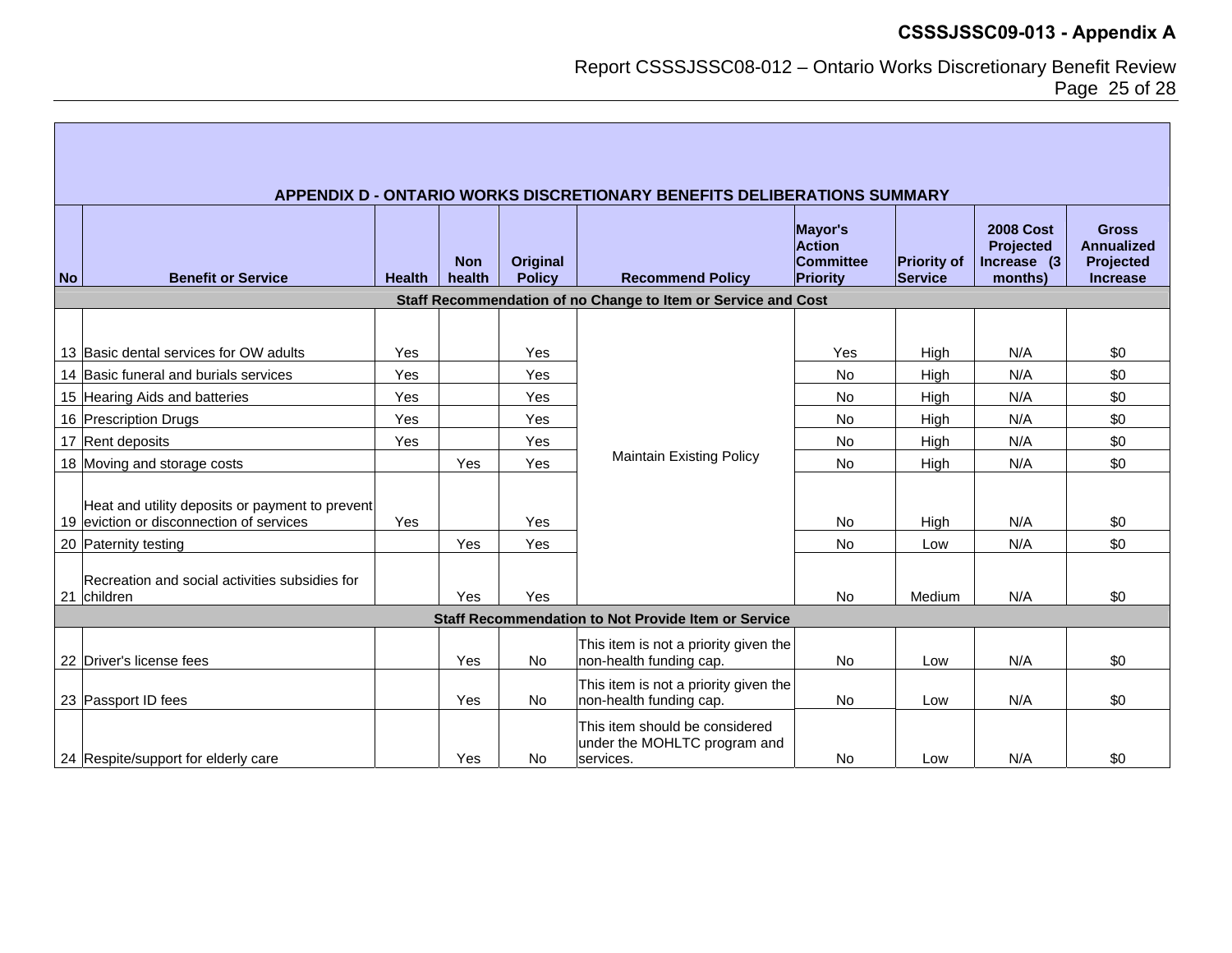Report CSSSJSSC08-012 – Ontario Works Discretionary Benefit Review Page 26 of 28

|           | APPENDIX D - ONTARIO WORKS DISCRETIONARY BENEFITS DELIBERATIONS SUMMARY                                                     |               |                      |                           |                                                                                                                               |                                                          |                                      |                                                                 |                                                                   |  |
|-----------|-----------------------------------------------------------------------------------------------------------------------------|---------------|----------------------|---------------------------|-------------------------------------------------------------------------------------------------------------------------------|----------------------------------------------------------|--------------------------------------|-----------------------------------------------------------------|-------------------------------------------------------------------|--|
| <b>No</b> | <b>Benefit or Service</b>                                                                                                   | <b>Health</b> | <b>Non</b><br>health | Original<br><b>Policy</b> | <b>Recommend Policy</b>                                                                                                       | Mayor's<br><b>Action</b><br><b>Committee</b><br>Priority | <b>Priority of</b><br><b>Service</b> | <b>2008 Cost</b><br><b>Projected</b><br>Increase (3)<br>months) | <b>Gross</b><br><b>Annualized</b><br>Projected<br><b>Increase</b> |  |
|           | Child care costs for medical appointments and<br>25 surgery recovery                                                        |               | Yes                  | <b>No</b>                 | Possible referral to Children<br>Services to assess if there are any<br>funds to support the need based<br>on their criteria. | <b>No</b>                                                | Low                                  | N/A                                                             | \$0                                                               |  |
|           | 26 Cost of extra billing for medical tests                                                                                  | Yes           |                      | <b>No</b>                 | These costs should be covered<br>under OHIP.                                                                                  | <b>No</b>                                                | Low                                  | N/A                                                             | \$0                                                               |  |
|           | 27 Cosmetic dental for children                                                                                             |               | Yes                  | <b>No</b>                 | This is not an approved cost<br>shared procedure under this<br>benefit.                                                       | No                                                       | Low                                  | N/A                                                             | \$0                                                               |  |
|           | 28 Winter clothing allowance for adults                                                                                     | $\gamma$      | ?                    | No.                       | This item is not a priority given the<br>non-health funding cap.                                                              | <b>No</b>                                                | Low                                  | N/A                                                             | \$0                                                               |  |
|           | 29 Recreational subsidies for adults                                                                                        |               | Yes                  | No                        | This item is not a priority given the<br>non-health funding cap.                                                              | <b>No</b>                                                | Low                                  | N/A                                                             | \$0                                                               |  |
|           | Payment for medical services not covered by<br>OHIP. Examples: physiotherapy, chiropractic,<br>30 massage therapy services. | Yes           |                      | <b>No</b>                 | These are services that should be<br>covered by the MOHLTC.                                                                   | <b>No</b>                                                | Low                                  | N/A                                                             | \$0                                                               |  |
|           | 31 Vitamins, nutritional supplements and food                                                                               | Yes           |                      | No                        | Some of these items may be<br>covered under the drug formulary<br>and the special diet policy.                                | No                                                       | Low                                  | N/A                                                             | \$0                                                               |  |
|           | 32 Purchase of washers and freezers                                                                                         |               | Yes                  | <b>No</b>                 | This item is not a priority given the<br>non-health funding cap.                                                              | <b>No</b>                                                | Low                                  | N/A                                                             | \$0                                                               |  |
|           | 33 Parking costs                                                                                                            |               | Yes                  | <b>No</b>                 | This item is not a priority given the<br>non-health funding cap.                                                              | No                                                       | Low                                  | N/A                                                             | \$0                                                               |  |
|           | Furniture such as beds, couches, toilets,<br>34 sinks, tubs.                                                                |               | Yes                  | <b>No</b>                 | This item is not a priority given the<br>non-health funding cap.                                                              | <b>No</b>                                                | Low                                  | N/A                                                             | \$0                                                               |  |

Г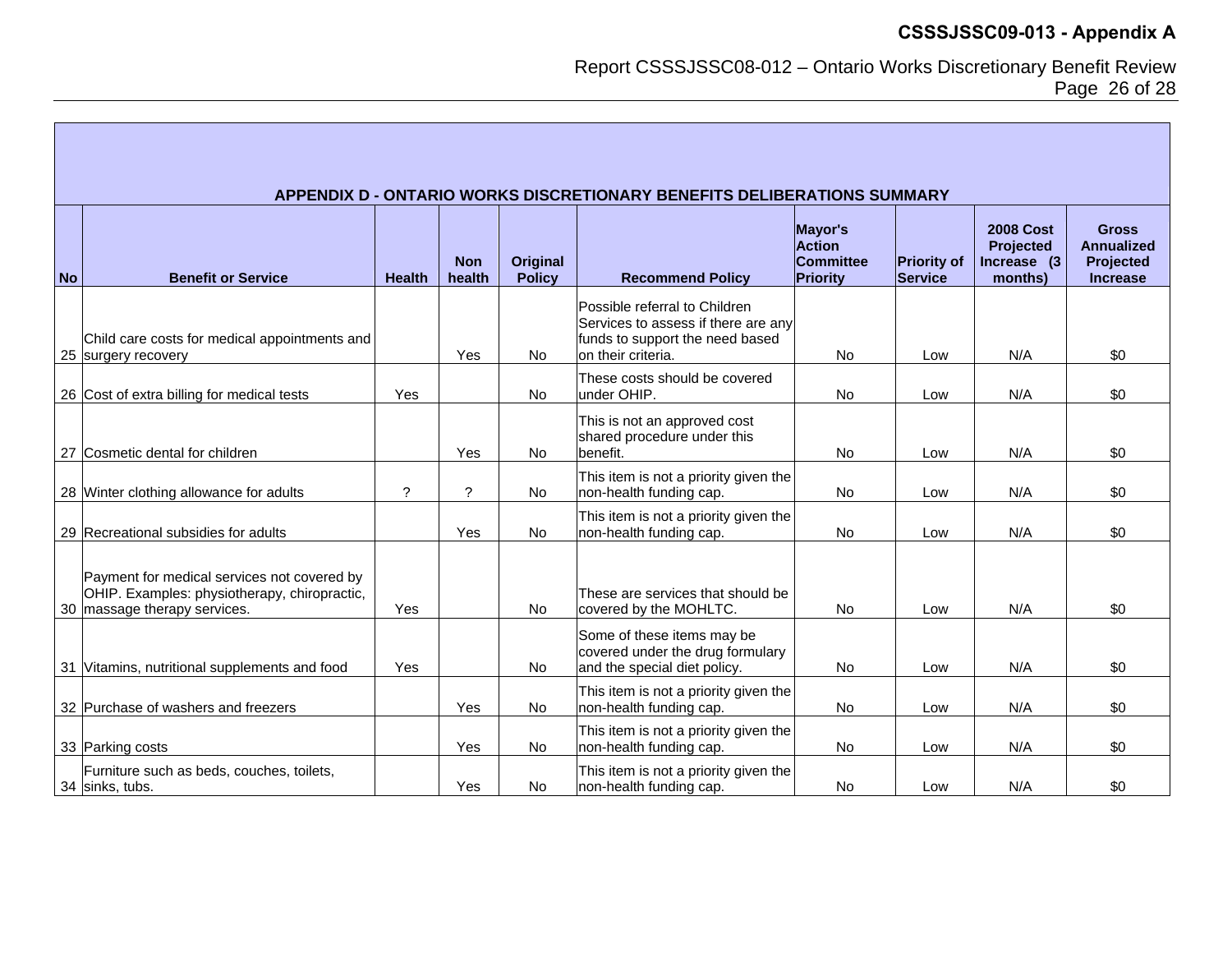Report CSSSJSSC08-012 – Ontario Works Discretionary Benefit Review Page 27 of 28

|           | APPENDIX D - ONTARIO WORKS DISCRETIONARY BENEFITS DELIBERATIONS SUMMARY    |                       |                      |                                  |                                                                                                                                                                                                                                                                                    |                                                          |                                      |                                                                |                                                                   |  |
|-----------|----------------------------------------------------------------------------|-----------------------|----------------------|----------------------------------|------------------------------------------------------------------------------------------------------------------------------------------------------------------------------------------------------------------------------------------------------------------------------------|----------------------------------------------------------|--------------------------------------|----------------------------------------------------------------|-------------------------------------------------------------------|--|
| <b>No</b> | <b>Benefit or Service</b>                                                  | <b>Health</b>         | <b>Non</b><br>health | <b>Original</b><br><b>Policy</b> | <b>Recommend Policy</b>                                                                                                                                                                                                                                                            | Mayor's<br><b>Action</b><br><b>Committee</b><br>Priority | <b>Priority of</b><br><b>Service</b> | <b>2008 Cost</b><br><b>Projected</b><br>Increase (3<br>months) | <b>Gross</b><br><b>Annualized</b><br>Projected<br><b>Increase</b> |  |
|           | Funding for "out of ordinary requests" or a<br>35  "crisis solution fund". | $\boldsymbol{\gamma}$ | $\mathcal{P}$        | No                               | Operationally this is too broad a<br>category to provide for the<br>consistent delivery of this benefit.                                                                                                                                                                           | <b>No</b>                                                | Low                                  | N/A                                                            | \$0                                                               |  |
|           | 36 Top up of shelter to market rent                                        |                       | Yes                  | No                               | The Ministry will not extend cost<br>sharing for amounts that are<br>greater than the shelter allowance<br>tables.                                                                                                                                                                 | <b>No</b>                                                | Low                                  | N/A                                                            | \$0                                                               |  |
|           | Expand baby supplies to include diapers and<br>37 formula                  | Yes                   |                      | <b>No</b>                        | Some formulas may be covered<br>under the special diet policy and<br>funds for diapers are part of the<br>basic allowance.                                                                                                                                                         | <b>No</b>                                                | Low                                  | N/A                                                            | \$0                                                               |  |
|           | Increase funeral rates to allow for expanded<br>38 visitation.             | Yes                   |                      | <b>No</b>                        | The primary focus is to ensure<br>coverage for a basic funeral and<br>burial for those who cannot afford                                                                                                                                                                           | <b>No</b>                                                | Low                                  | N/A                                                            | \$0                                                               |  |
|           | Expand transportation for low income, elderly<br>39 and children.          |                       | Yes                  | <b>No</b>                        | Discretionary benefits cannot be<br>issued to persons not receiving<br>OW or ODSP. Children's costs for<br>transportation may be available<br>under mandatory benefits but as a<br>discretionary benefit item, this<br>need is not a priority due to the<br>non-health budget cap. | <b>No</b>                                                | Low                                  | N/A                                                            | \$0                                                               |  |
|           | 40 Equipment for home maintenance                                          |                       | Yes                  | <b>No</b>                        | This item is not a priority given the<br>non-health funding cap.                                                                                                                                                                                                                   | <b>No</b>                                                | Low                                  | N/A                                                            | \$0                                                               |  |